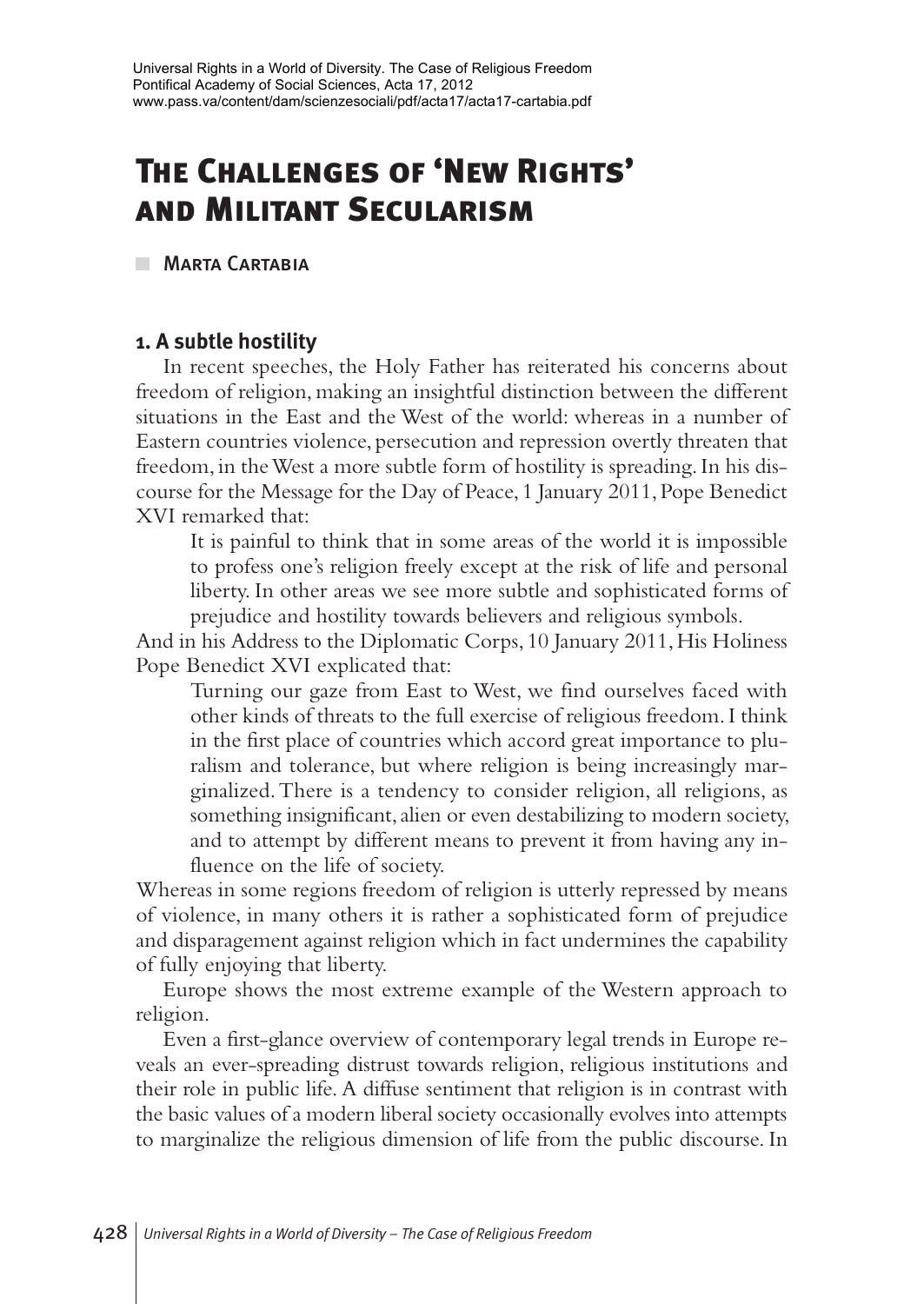European liberal democracies,formal direct attacks against religious freedom seldom occur; more often freedom of religion is a secondary target, a victim of actions,the main purpose of which is to expound individual rights, especially 'new rights'.In other words,in western countries dangers for freedom of religion often derive as side-effects of a zealous attitude towards individual rights, especially towards 'new rights'.That is why hostility towards religion is more sophisticated and subtle:religion is portrayed and perceived as a hindrance to the full accomplishment of the human rights project,a major component of our contemporary liberal societies.

#### **2. A freedom under strain**

To introduce ourselves to the challenges that freedom of religion is confronted with in western liberal democracies, let us muse over the following dilemmas.

Can a faith-based charitable organization or a religious university take religion into account when hiring and firing staff, faculty or counselors? Or is it a form of unpermitted discrimination under liberal principles? Can religious festivities be celebrated in public schools? What about religious displays in schools and public buildings? Can a Catholic charity be required to place children for adoption with same-sex couples? Is a Christian hospital obliged to provide abortions?

Similar questions are no longer pure theoretical. Clashes between freedom of religion and other values considered as fundamental in liberal societies have multiplied in recent years.Hereinafter some real examples taken from the practice of judicial bodies and other human rights institutions.

The first example is taken from the field of *education*.

In the United Kingdom, a panel of nine Justices of the Supreme Court determined that a criterion in an over-subscription policy of a faith school which gave priority to those regarded as 'Jewish by birth' constituted racial discrimination. In fact, a couple of years ago, the British Supreme Court <sup>1</sup> condemned a Jewish faith school in London for unlawful discrimination, because the school – which is always consistently oversubscribed – adopts an over-subscription policy giving preference in admissions to Jewish children.One of the applicants was not admitted to the school on the consideration that the child was not recognized as Jewish by the competent religious authority,

 $1 R.$  (on the application of E) v. The Governing Body of JFS and the Admission Appeal Panel of JFS and others [2009] UKSC 15.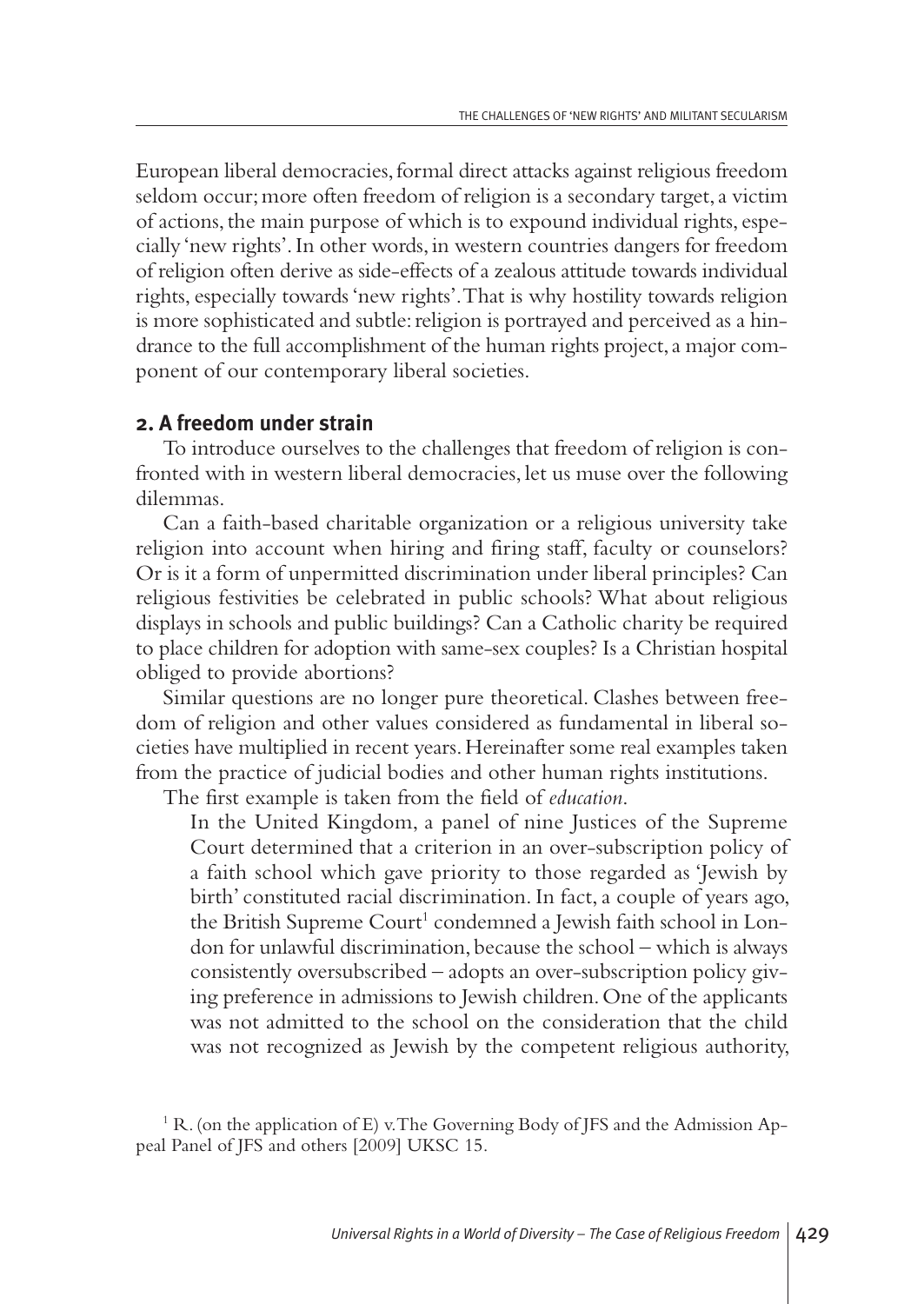for he was not a descendent from a Jewish mother, nor had he converted following the official rules and procedures.

In a word, according to the reasoning of the British court, when an applicant is not admitted to a Jewish School for the reason that he is not Jewish, the school is discriminating on the ground of race.

Difficult to imagine a more obnoxious defamation for a Jewish institution. Should this orientation be confirmed and possibly imitated in other countries, freedom of religious education would be seriously undermined. The possibility of selecting teachers <sup>2</sup> and students on a faith-based orientation is an essential element of that freedom. However, as has been said, the threat is subtle and sophisticated, because it does not have *prima facie* the appearance of a direct attack to freedom of religion. Freedom of religion is rather thwarted by a misconstrued understanding of the right not to be discriminated against for ethnic or religious origins. In fact in the British Supreme Court decision, religious schools are reported as potential discriminators. If they want to preserve their religious character they are suspect institutions, acting close to the border of unlawful discrimination.

Other clashes between freedom of religion and the principle of non discrimination occurred in the UK in the field of *faith-based welfare services*.

For example, the High Court was recently asked to deal with the problem of Catholic charitable providers of services offering adoption services only to married couples, while refusing the same service to other couples, same sex couples included. Is this policy covered by freedom of religion or is this rather an impermissible form of discrimination on the ground of sexual orientation? More generally, do non-discrimination rules apply to private bodies as well as to public institutions? And what about publicly funded charities? The case brought before the High Court <sup>3</sup> was in the end answered in the sense that under certain conditions and under the supervision of a public institution, Catholic charities can continue to follow a policy of refusing to consider same sex-couples as potential adoptive parents.But the problem has not been definitively settled and new cases in different forums are likely to be presented again.

Another sensitive issue is *conscientious objection*. In those countries where abortion, euthanasia, contraception, medical assisted reproduction, same sex

<sup>3</sup> [2010] EWHC 520 (Ch), Catholic Care (Diocese of Leeds) and the Charity Commission for England andWales and the Equality and Human Rights Commission.

<sup>&</sup>lt;sup>2</sup> The problem looms in ECHR 20 October 2009, n° 39128/05, Lombardi Vallauri v. Italy. But in the end the decision in taken on procedural aspect.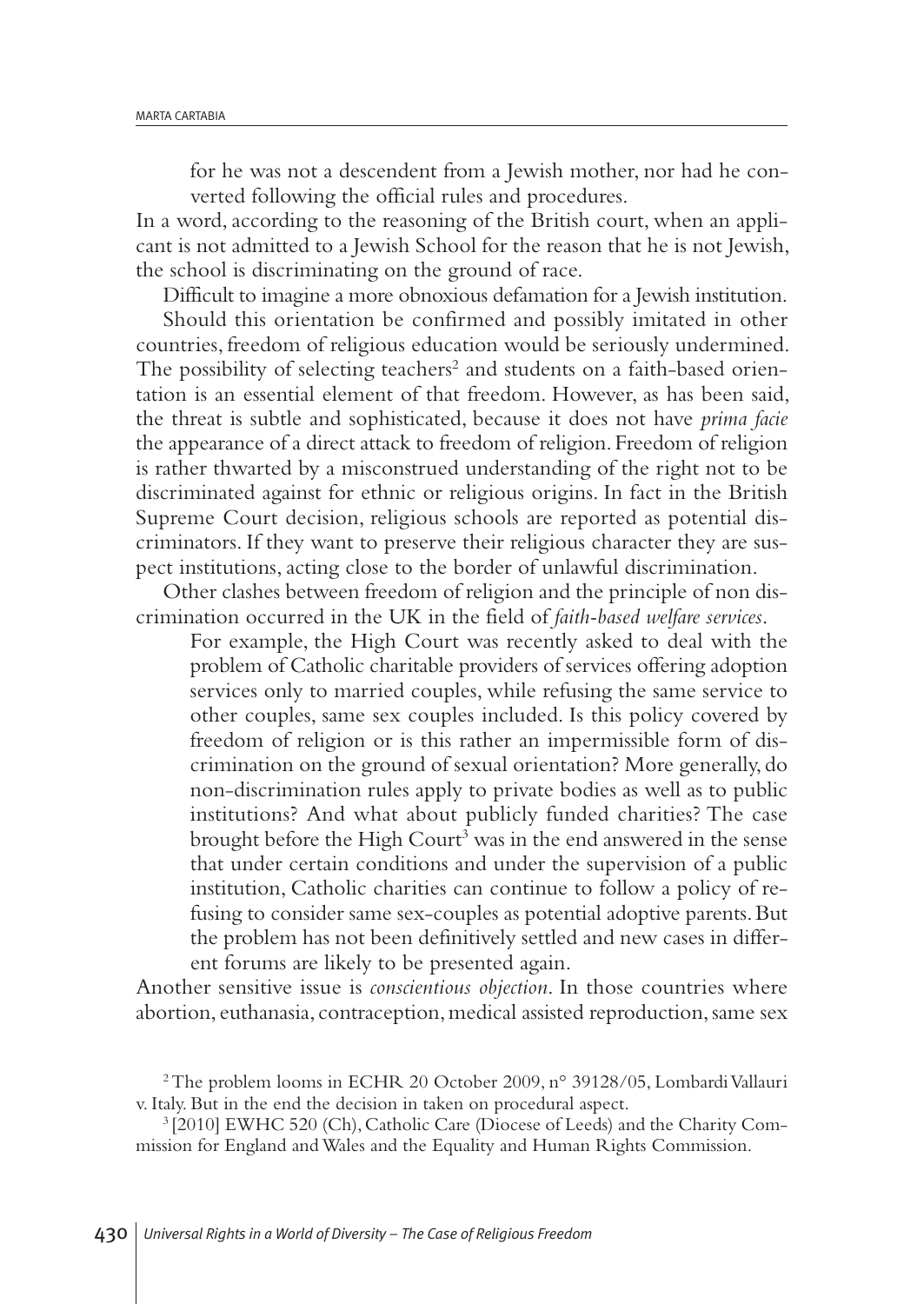marriage or civil partnership are legally permitted, conscientious objection is necessary to effectively safeguard the freedom of religion.In recent times, however, sharp criticism to conscientious objection have been raised and a request for strict regulation of this right has been advanced in view of guaranteeing the full protection of individual freedom of choice in matters which are sensitive and controversial from the ethical point of view. In particular, restrictions to conscientious objection have been proposed in a Draft resolution of the Council of Europe, <sup>4</sup> in order to ensure free access to medical care services, including abortion, euthanasia and artificial fertilization. The final document approved by the Assembly<sup>5</sup> eventually rejected the original proposal and restates the right to conscientious objection. In particular the Council of Europe secures the right to refuse to perform abortions,human miscarriage, euthanasia,or any act which could cause the death of a human foetus or embryo, while at the same time acknowledging the necessity of a regulation in order to ensure that patients are able to access lawful medical care in a timely manner.

Nevertheless, the discussion on conscientious objection goes on in different contexts and involves legal and administrative professions as well as medical ones.

Another British case<sup>6</sup> helps us to better understand the point: a Christian woman was a registrar for births, deaths, and marriages. With the introduction of civil partnerships for gay and lesbian couples in the UK, she was required to officiate over civil partnership ceremonies. After several attempts to change her position and to arrange her tasks on an informal basis, she was in the end forced to leave her job. Leaving the job, she made several claims – most importantly, that she was forced to quit on account of religiously-based discrimination. In the Court of Appeal, her claims were rejected, because the Court held that her

<sup>4</sup> Council of Europe, Parliamentary Assembly, doc. 12347, 20 July 2010 and doc. 12389, 6 October 2010,Women's access to lawful medical care: the problem of unregulated use of conscientious objection.

<sup>5</sup> Council of Europe, Parliamentary Assembly, resolution 1736 (2010), The Right to conscientious objection in lawful medical care.

<sup>6</sup> Ladele v Islington LBC [2010] 1WLR 955 (CA). A similar view was held by the European Court of Human Rights, in Pichon and Sajouns v. France, 4 October 2001, n° 49853/99 where the Strasbourg Court considered 'the main sphere protected by Article 9 is that of personal convictions and religious beliefs'.In that case it was determined that a prohibition against pharmacists conscientiously objecting on religious grounds to the sale of contraceptives was permissible.The pharmacists, the Court insisted, could 'manifest [their] beliefs in many ways outside the professional sphere'.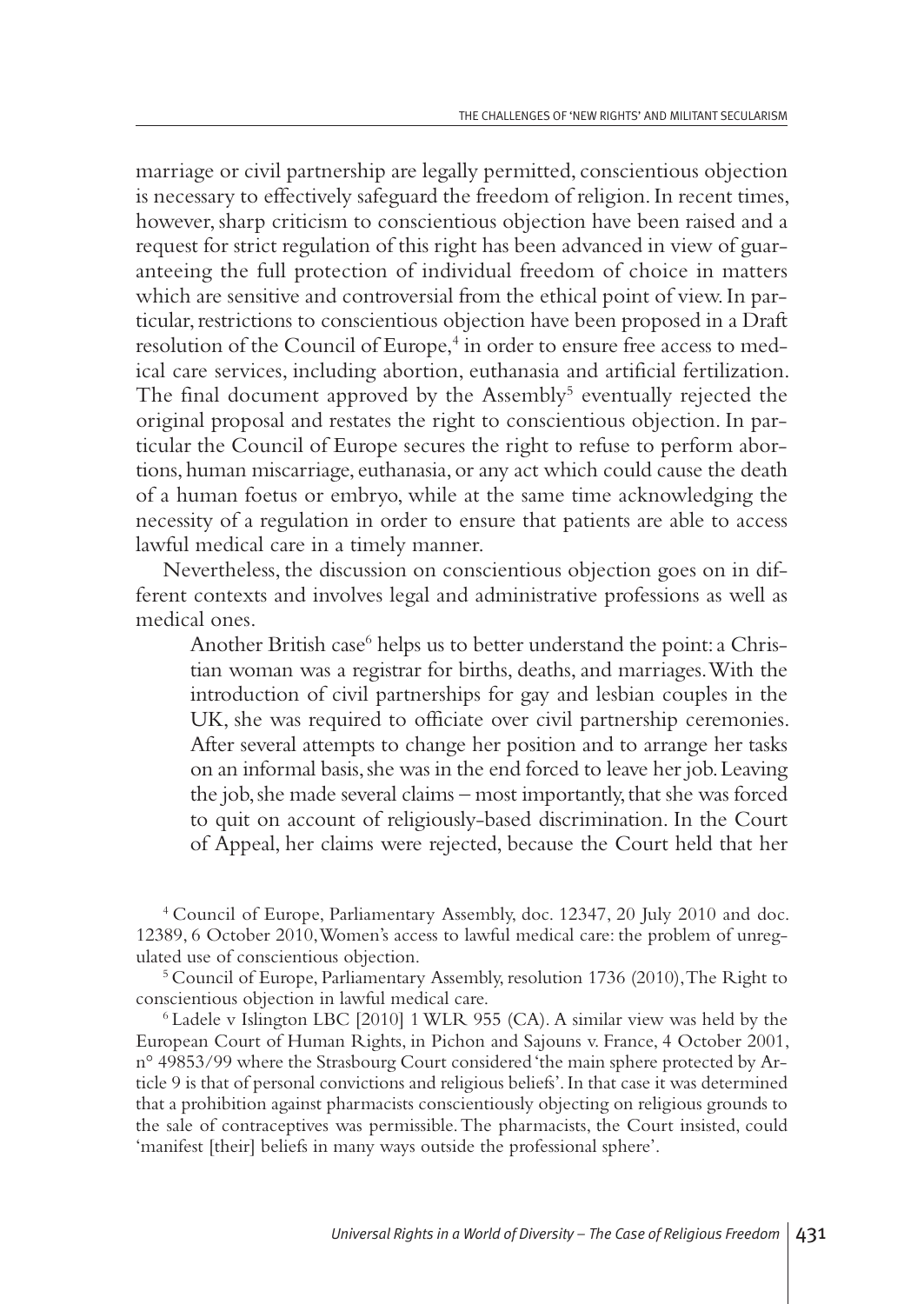inability to maintain her job as a registrar while excluding herself from civil partnership ceremonies did not impact on her religious belief.

The list of the actual and potential clashes between'new rights'and freedom of religion could be continued. In some cases, the problem has been dealt with at the legislative level. For example in some non-discrimination laws and regulations exceptions and exemptions allow religious organizations to disregard the legislation when legal requirements conflict with the tenets of religious doctrine, or would require such organizations to forfeit any portion of their autonomy. 7This solution is welcome in its practical effects, but it cultivates nonetheless the sentiment that religion is at odds with the basic principles of modern societies, in particular with human rights and non discrimination principles.

How does it come about that contemporary legal discourse hints that freedom of religion – the first and most fundamental of human rights <sup>8</sup> – is an impediment to other human rights? And in contrast: how come that human rights are invoked to limit freedom of religion and to put it under strain?

It is worth noting that these problems are relatively new.Until the sunset of the 20<sup>th</sup> century almost no controversies on freedom of religion are reported in European forums: the first case ever when the European Court of Human Rights was asked to solve a problem of freedom of religion was Kokkinakis versus Greece,in 1993, <sup>9</sup> concerning the prohibition of proselytism for minority religious denomination.What are the peculiarities of the new generation of rights that cause tensions with the freedom of religion?

<sup>7</sup> See for example Council of Europe, Parliamentary Assembly, Resolution 1728 (2010), Discrimination on the basis of sexual orientation and gender identity, par. 17. Similar exceptions and exemption can be retrieved in several legislation on non discrimination,at the international and national level.

<sup>8</sup> Pope Benedict XVI,*Address to the Diplomatic Corps*, cit., saying that freedom of religion 'is indeed the first of human rights, not only because it was historically the first to be recognized but also because it touches the constitutive dimension of man, his relation with his Creator'.The idea that freedom of religion is 'the cornerstone of the structure of human rights and the foundation of every truly free society' is recurrent in the teachings of Pope John Paul II. See for example the *Address of His Holiness John Paul II to the Fiftieth General Assembly of the United Nations Organizations, NewYork, 5 October 1995*. In general on this point see Università Cattolica del Sacro Cuore, Centro di Ricerche per lo studio della dottrina sociale della Chiesa, *La libertà religiosa negli insegnamenti di Giovanni Paolo II (1978-1998)*, Milano,Vita e Pensiero, 2000.

9ECHR 25 May 1993, n° 14307/88,Kokkinakis v.Greece, concerning the freedom of proselytism.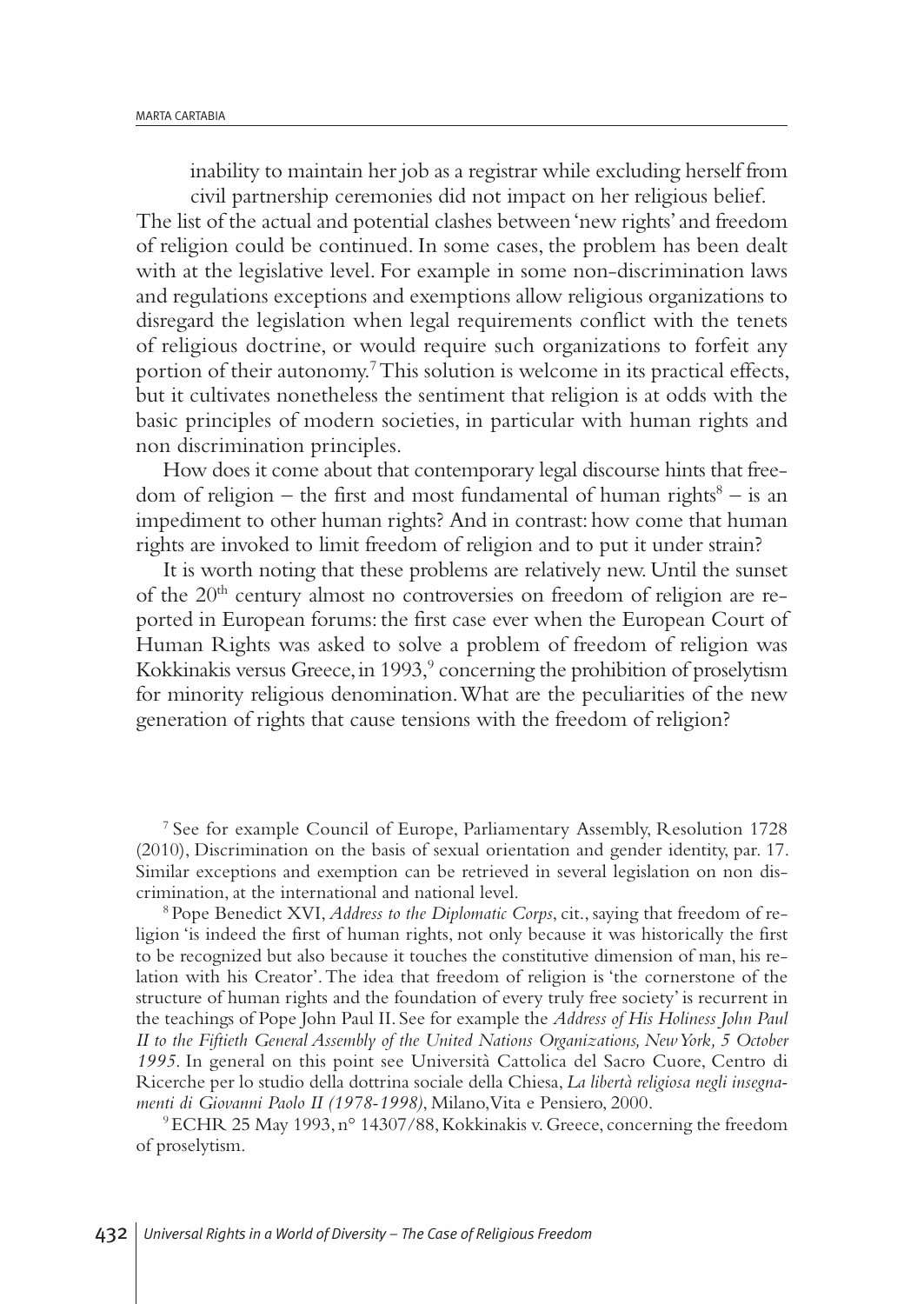In the last ten to fifteen years some deep changes have been taking place in the fields of human rights that call for a more accurate conceptual analysis.In order to better understand the tensions between'new rights'and freedom of religion, I would like to examine the conceptual matrixes of 'new rights' – which are (i) the right to privacy and (ii) the non-discrimination principle – and to assess the impact that they produce on an idea of public space, deeply marked by a call for 'neutrality'. In its turn the State leaning to neutrality is at the origin of the present pervasive secularism, which is generally considered as the only institutional framework compatible with multi-religious society. Finally I will discuss the relationship between secularism and freedom of religion, showing that the two concepts are not necessarily related to each other.

The scope of my enquiry is primarily directed to the European context, although the same analysis could be repeated in all Western countries as well as in the domain of international institutions.

#### **3. 'Rights under privacy'**

Where the end of the Second World War ushered a 'new world' <sup>10</sup> – whose most expressive emblem is the Universal declaration of Human Rights of 1948 – likewise the end of the Cold war started a new era, under the sign of *new rights,* <sup>11</sup> at least in western countries.To be sure, in North America, the 'rights revolution' began some decades before; in Europe, a pervasive rights discourse has landed more recently although it has not taken a long time for Europe to gain a vanguard position in the race.

What kind of rights are the new rights? What needs do they intend to answer?

Each generation of rights has its own hallmark.The first generation aimed at the protection of the human person towards the abuses of political power; the second generation was rather concerned with the economic and social conditions for human development.The new generation of rights is permeated with the idea of individual autonomy, independence and capacity of deliberative choices.

<sup>10</sup> M.A. Glendon, *A World Made New* (Random House 1991) on the origin of the Universal Declaration of Human Rights. Likewise some people speak of the 'age of rights'referring to the reconstruction of western countries after the SecondWorldWar: N.Bobbio,*L'Età dei diritti* (Torino,Einaudi, 1990),A.Cassese,*I diritti umani oggi* (Roma, Laterza, 2005) 28 f.

<sup>11</sup> For those who are interested in the phenomenon of 'new rights', they can refer to a wider analysis that I have conducted in'The age of new rights',in www.nyustraus.com.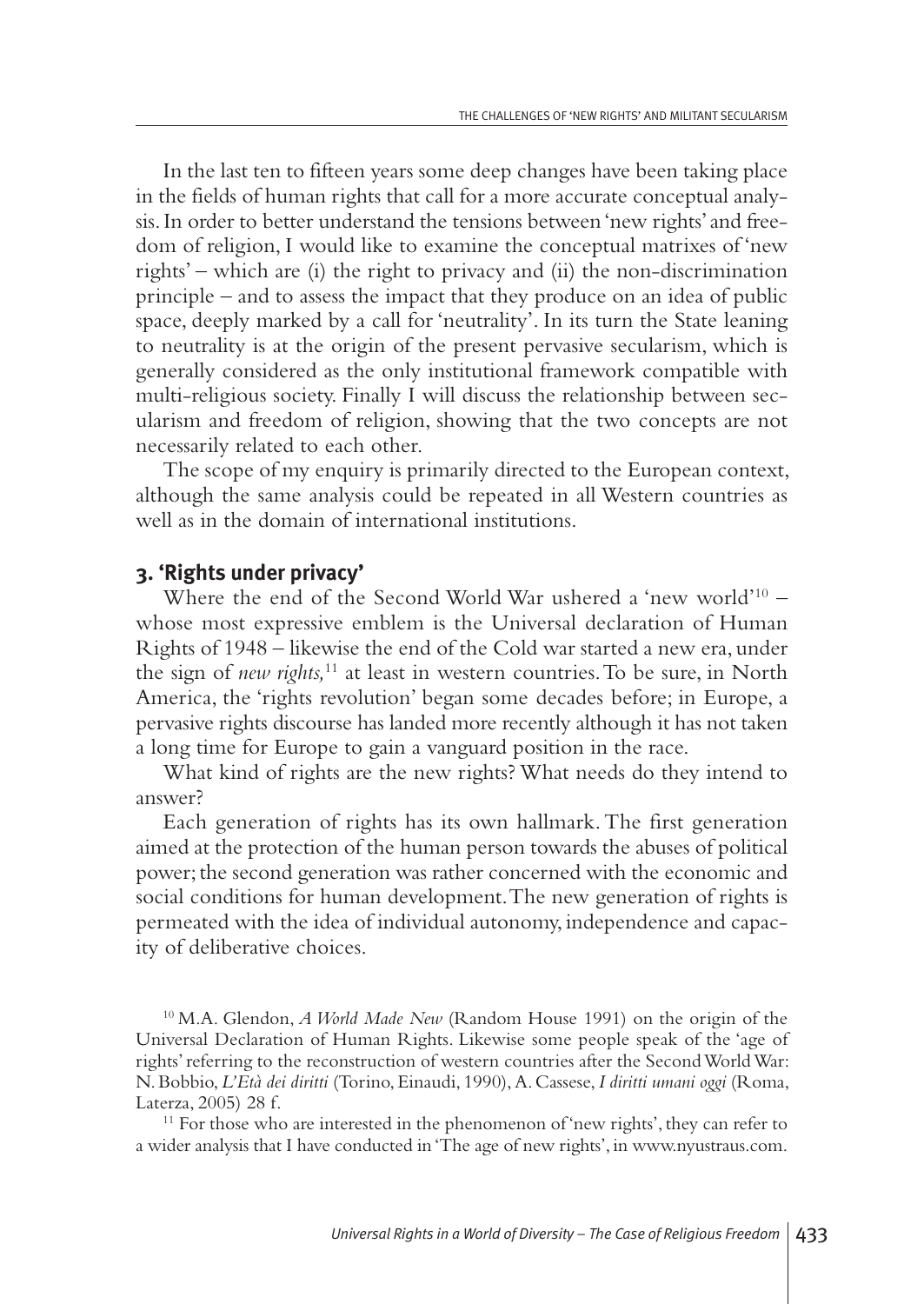As a matter of fact most of the rights of the new generation originate in the idea of privacy, one of the most prolific legal concepts of our times, interpreted as the protection of the person's'independence in making certain kinds of important decisions'. <sup>12</sup> At its origin, privacy used to be the right to keep certain personal facts and information from the public view; however, privacy eventually evolved into a new right, i.e. the rights to be able to engage in certain conduct without restraints.Whereas old privacy meant freedom from undue interference, new privacy aims at securing a positive liberty, to behave following one's personal preferences and choices.Here is to be found the attractive side of privacy rights:in the spotlight of privacy,the individual appears liberated from all constraints and empowered to be the master of his own life.

The aspiration of new rights that mushroom under the umbrella of privacy may be described using Sir Isaiah Berlin's words in his essays on Liberty: 13

The "positive" sense of the word "liberty" derives from the wish on the part of the individual to be his own master. I wish my life and decisions to depend on myself, not on external forces of whatever kind.I wish to be the instrument of my own, not of other men's acts of will.I wish to be a subject, not an object; to be moved by reasons, by conscious purposes,which are my own,not by causes which affect me, as it were, from outside. I wish to be somebody, not nobody; a doer – deciding, not being decided for, self-directed and not acted upon by external nature or by other men as if I were a thing, or an animal, or a slave incapable of playing a human role, that is, of conceiving goals and policies of my own and realizing them.

There is a strict connection between the high value that privacy confers to the individual as master of her life and the fact that many 'new rights' are an offspring of it. For this capacity of valuing the autonomy of the individual, privacy is becoming one of the passepartouts for new rights – the other being the principle of non-discrimination (see *infra* par. 4 and 5).

After their first debut in cases on contraception and abortion,<sup>14</sup> privacy rights are now blooming on the fertile soil of bio-ethical disputes, regarding

12M. Sandel,*MoralArgument and LiberalToleration:Abortion and Homosexuality*, 77 Calif. Law Rev.(1989), 521 highlights a clear distinction between old privacy and new privacy: 'Where the contemporary right of privacy is the right to engage in certain conduct without government restraint, the traditional version is the right to keep certain personal facts from public view', at 524.

<sup>13</sup> I. Berlin, Two Concepts of Liberty (1958), in *Four Essays on Liberty* (Oxford, Oxford University Press, 1969), 8.

<sup>14</sup> An insightful historical narrative of the right of privacy is in Mary A. Glendon, *RightsTalk* (NewYork, USA, 1991) at 48 ss, showing how John Stuart Mill's *On Liberty*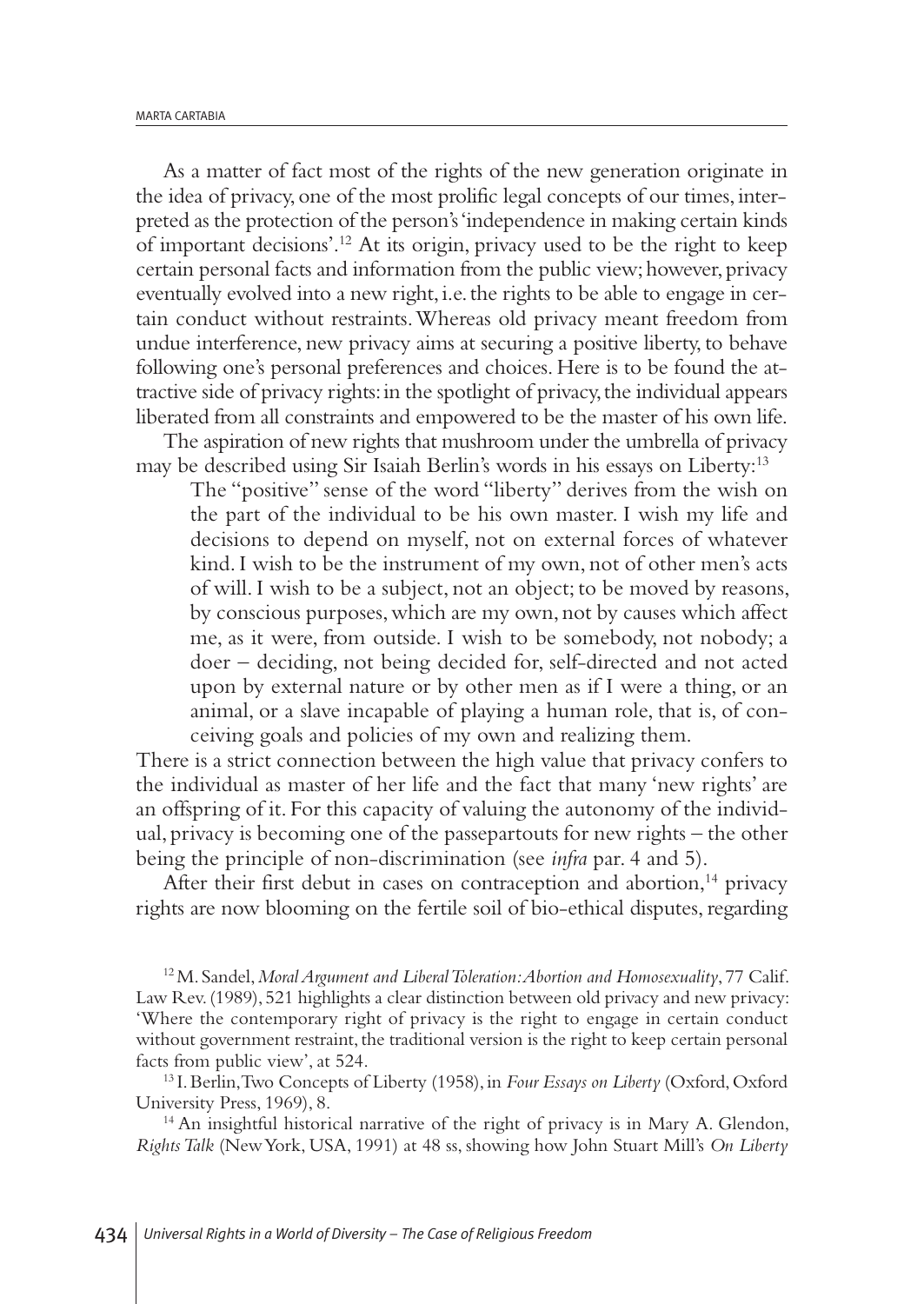the edges of life. On this ground, a whole new generation of rights is developing as an outcome of the value of individual privacy: the right to have a child and the right to abortion, the right not to be born and the right to die, the right to receive and the right to refuse medical treatment.The list could be continued with all the rights concerning family life: the right to marry and the right to divorce, the rights of children and the rights on children.In a word, all contemporary controversial issues involving moral disputes are placed in the domain of privacy and are shaped in terms of individual rights.

So, what do all these new rights have in common?

There is one main feature of the new generation of rights that deserves attention.

They all reflect a voluntarist conception of the human person. 'I will, therefore I am', could be the motto of the new rights.

All new rights capture an important component of human agency, that is the capacity to make some fundamental decisions concerning the good life without undue restraint.The strength and the merit is that they want to protect the individual from all forms of coercion on the part of public and private powers.The intent of new rights is to empower and emancipate every individual from all forms of paternalism and alienation.To this purpose new rights emphasize the individual capacity of free-choice, an important component of human freedom and human personality, indeed.

More problematic is undoubtedly to assess whether the emphasis of new rights on an autonomous and self-directed man captures a thorough image of human experience. Sometimes, in reading cases and legislation concerning new rights one wonders whether the holder of the rights is treated as a real person, or rather as an abstract image of an airy individual,made of a pure will, living in a no-man's land, unencumbered and disentangled.After all every personal deliberative choice is a process that takes place in a given context made of personal, social, cultural, relational conditions that wittingly or unwittingly play a role for a decision to ripen.Most privacy rights focus on freedom of choice and autonomy while concealing other dimensions of human experience: dependency,factual constraints and social conditions, needs and relationships, to name but a few.The result is often times a reductive legal image of the human subject, where the rights holder appears somehow artificial, misrepresented.

influenced the case law of American courts, even up to the Supreme Court, with the decisions of Griswold v. Connecticut, 381 U.S. 479 (1965) on contraception and Roe v.Wade, 410 U.S. 113 (1973) on abortion.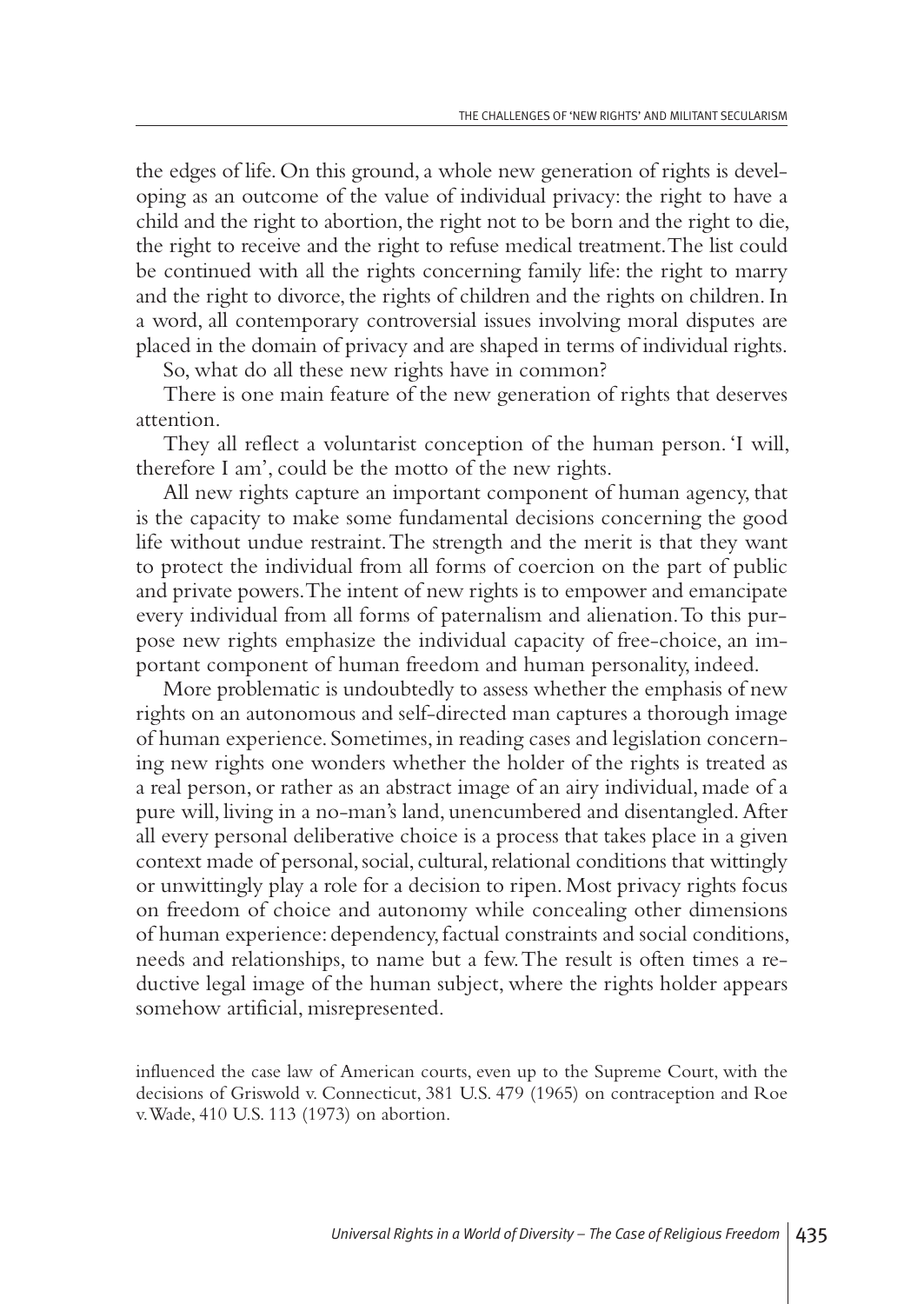The question is momentous and subtle, because an abstract individual has the appearance of an independent subject freed from all constraints, but as a matter of fact might be an easy prey of all sorts of insidious undue power. A nuance of idealism and utopian dream looms in the picture of an individual defined only by his own pure free will.The tendency of privacy rights to focus too narrowly and exclusively on free will requires attentive consideration because it may jeopardize the very promise of liberation that those rights entail.

Moreover this conception of individual, understood as totally autonomous, self-sufficient, capable of self realization does not need God. Better, as has been said, <sup>15</sup> God is not necessarily eliminated, but is made irrelevant:

What does occur, however, is something much more cunning than the denial of God. Cornelio Fabro has summed it up well:'If God does exist, He does not matter'. God has nothing concrete to do with man. God is now extrinsic to human cares and human problems: within this ambit, man is his own measure, his own master, the source both of the formulation of his plans and of the energy needed to bring them into being, the origin even of the ethical intention implicit in all he does. Thus, even if God does exist, within the ambit of human problems it is as if He did not. In this way, a division between the sacred and the profane comes into being,as though there could exist something outside the 'temple' of God that is the entire cosmos.

This conception of human person is now affecting all theWest.'New rights' under *privacy* spring from a reductive conception of the person and spread a *libertarian*<sup>16</sup> culture of human rights, which started in the US in the sixties and now affects all western democracies as well as the international practice of human rights.The dignitarian tradition of human rights based on an integral understanding of the human person is now overtaken by new rights, even in those European countries where it used to be deeply rooted, both in social life and in the national constitutions.

#### **4. Non discrimination and the 'new equality'**

At a careful consideration, one cannot help noting that a second legal principle fuels the development of'new rights':privacy always goes hand in hand with non discrimination and in the international language of human rights privacy and non discrimination rhyme with each other.They are the twin

<sup>15</sup> L.Giussani, Religious awareness in modern man. Notes for committed Catholics*,* Communio, *International Catholic Review*,Washington DC, USA, 1998, Ch. 3.

<sup>16</sup> Mary Ann Glendon, *RightsTalk,* cit,at 48 f.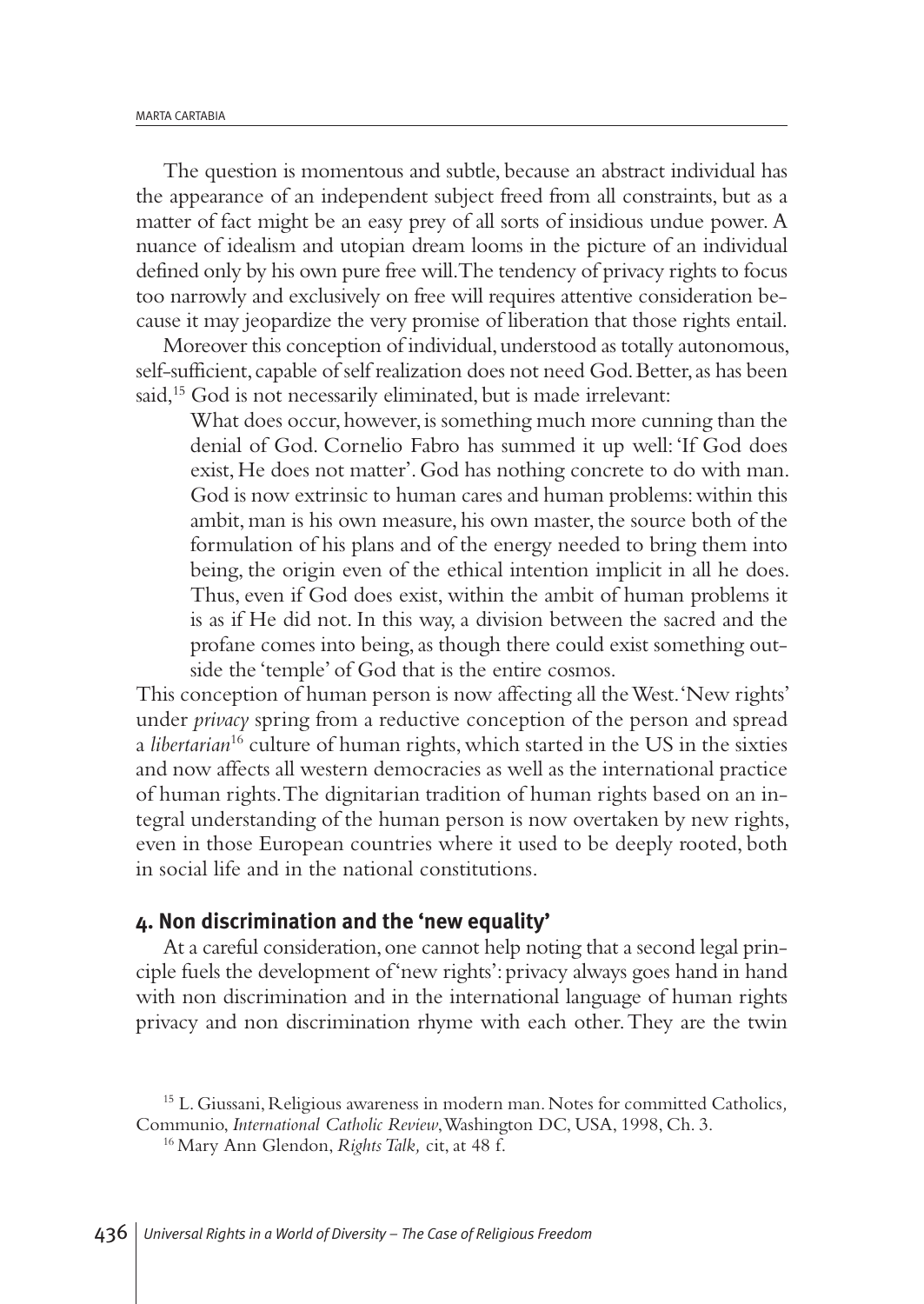cornerstones of contemporary human rights practice, and their intimate kinship is mirrored – for example – by the frequent use in cases brought before the European Court of Human Rights of art. 14 on non discrimination in conjunction with art.8 on the right to privacy,as the very bases of free choice rights.And if we turn our attention to the European Union, it is impossible not to be struck by the insistence on non discrimination as a human right. 17 Suffice it to recall that in the EU Charter of fundamental rights, recently vested with formal legal status, the whole of chapter III deals with equality and non discrimination and that a number of directives <sup>18</sup> implement the principle in different fields of social life, as well as a significant number of cases dealt with by the European Court of Justice.

In order to catch the connection between the principle of non discrimination and the 'new privacy rights' it is useful to consider that non discrimination originates in the idea of equality, but it conveys a specific understanding of it which fosters uniformity rather than differentiation.

In fact,whereas for centuries the Aristotelian idea of equality – that likes (and only likes) should be likely treated – was highly valued as capable of removing inequalities while respecting diversities, nowadays a diffuse sense of dissatisfaction surrounds this approach.The general principle of equality is being replaced by a more complex, nuanced and sophisticated body of legislation on non discrimination. In the most recent non discrimination codes, the principle of equality is unfolded in many and multiform ramifications – different grounds of non discrimination are enumerated, different instruments are articulated such as direct and indirect discrimination, affirmative and positive action, and so on – and each practical situation is provided with an appropriate rule, and if necessary with exceptions to the rules as well.One of the most pristine expression of this trend is the UK Equality Act of 2010, which counts more than 200 provisions. <sup>19</sup> Considering this evolution one might expect that the capacity of the legal principle of non discrimination to reflect and respect diversity is enhanced and at the same time all unlawful disadvantages are removed and outlawed. After all, the most challenging task of equality in our contemporary multicultural society is precisely to ban discrimination without jeopardizing diversity.Unfortunately,

<sup>&</sup>lt;sup>17</sup> For an overview of the European legislation on non-discrimination see S. Fredman, *Discrimination Law* (Oxford, Oxford University Press 2002); C. Favilli, *La non discriminazione nell'Unione Europea* (Il Mulino, Bologna, 2008).

 $18$  The most relevant are Directive 2000/43/EC on racial discrimination and Directive 2000/78/EC on non discrimination in the workplace.

<sup>19</sup> www.equalities.gov.uk/equality\_act\_2010.aspx.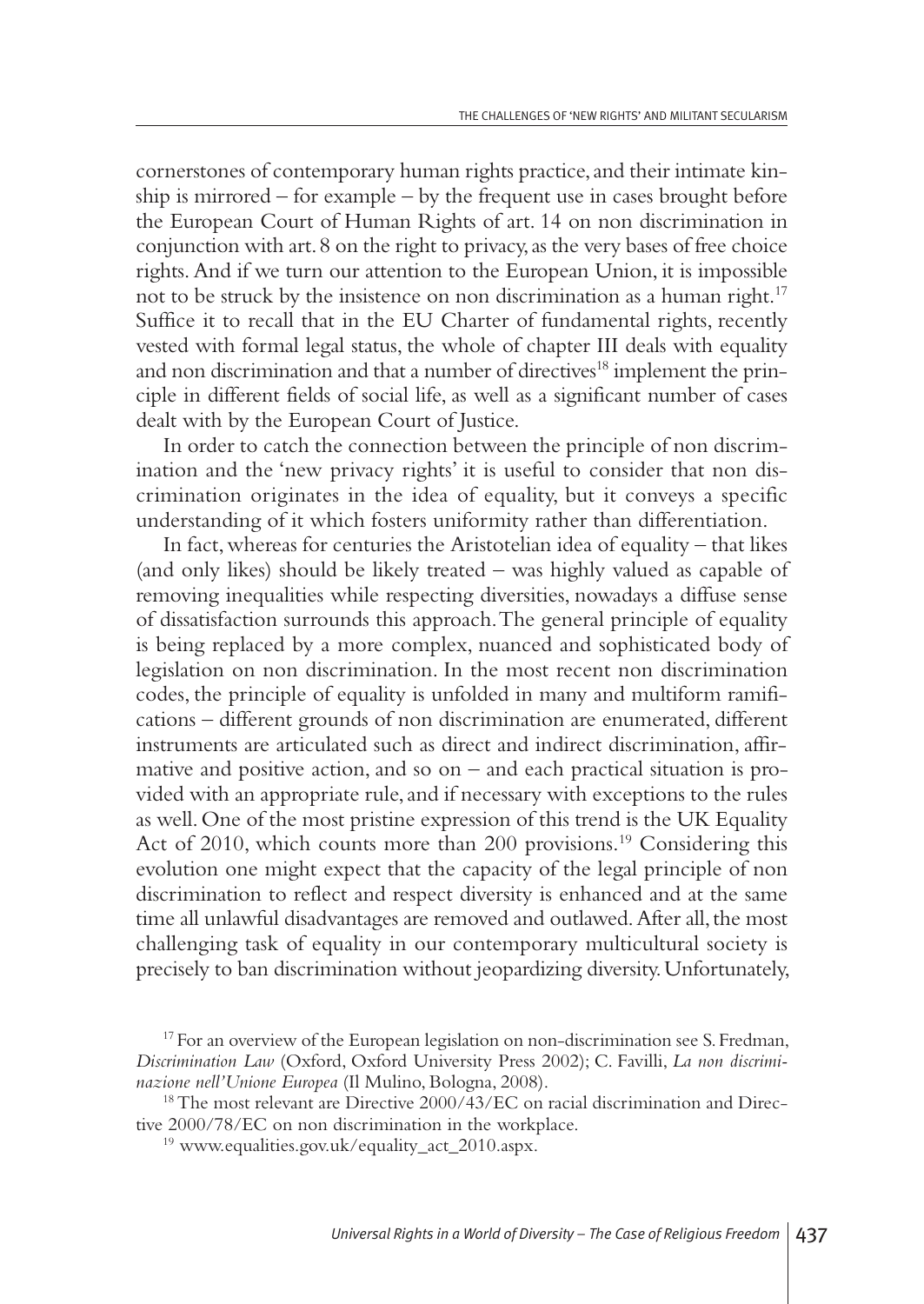as a matter of fact, equality as non discrimination fosters uniformity over diversity and standardization over differentiation. Under non discrimination, Europe is moving steadfastly towards a society 'indifferent to differences'.

A wide range of examples could be taken from the context of non discrimination on the grounds of race, sex, nationality, sexual orientation,and age, for instance.

Even language suggests an ongoing transformation in the idea of equality: in fact, European institutions manifestly prefer 'non-discrimination' to 'equality'.The slippage in linguistic usage hints at a conceptual move from *equality* as modulation of law according to the varieties of real life to *nondiscrimination* as uniformity.

In non discrimination legislation words like reasonableness, likeness, difference, rationality, proportionality, similarities, relevant comparator, and so on,all disappear.Non discrimination legislation follows a different path:some relevant diversities in reality are singled out and enumerated – race,sex, gender, religion and philosophical beliefs, nationality, age, disability – with the purpose of rendering them irrelevant before the law.In the new concept of equality those people that fall into the enumerated protected groups are guaranteed that their characteristics do not matter before the law.Diversities are relevant and taken into account to define the scope of non discrimination legislation; however once a given type of diversity is considered by the legislation, uniformity of treatment is guaranteed by the law.

This change has been possible because there has been a significant shift in how the equality principle has come to be justified, with considerably greater emphasis on its role in protecting an individual's self-identity, and considerably less emphasis on distributive justice.

#### **5. New rights and neutral institutions**

This turn from equality to non discrimination helps to understand the reasons why privacy and non discrimination are good allies in promoting 'new rights': in the perspective of privacy rights, for a full protection of individual autonomy,legislation has to step back from all terrains where a plurality of options are disputed because the only accepted task to be performed by the liberal legal system in ethically controversial areas is to keep all possibilities open and available.Non-discrimination serves this purpose because it postulates that factual differences should not count in front of the law.

Thanks to non-discrimination everyone is made free to make her own choices according to her view of the good life without restriction.If we want each person to decide for herself what she values and how she is going to live in the light of these values, she must be entitled to a set of 'deliberative free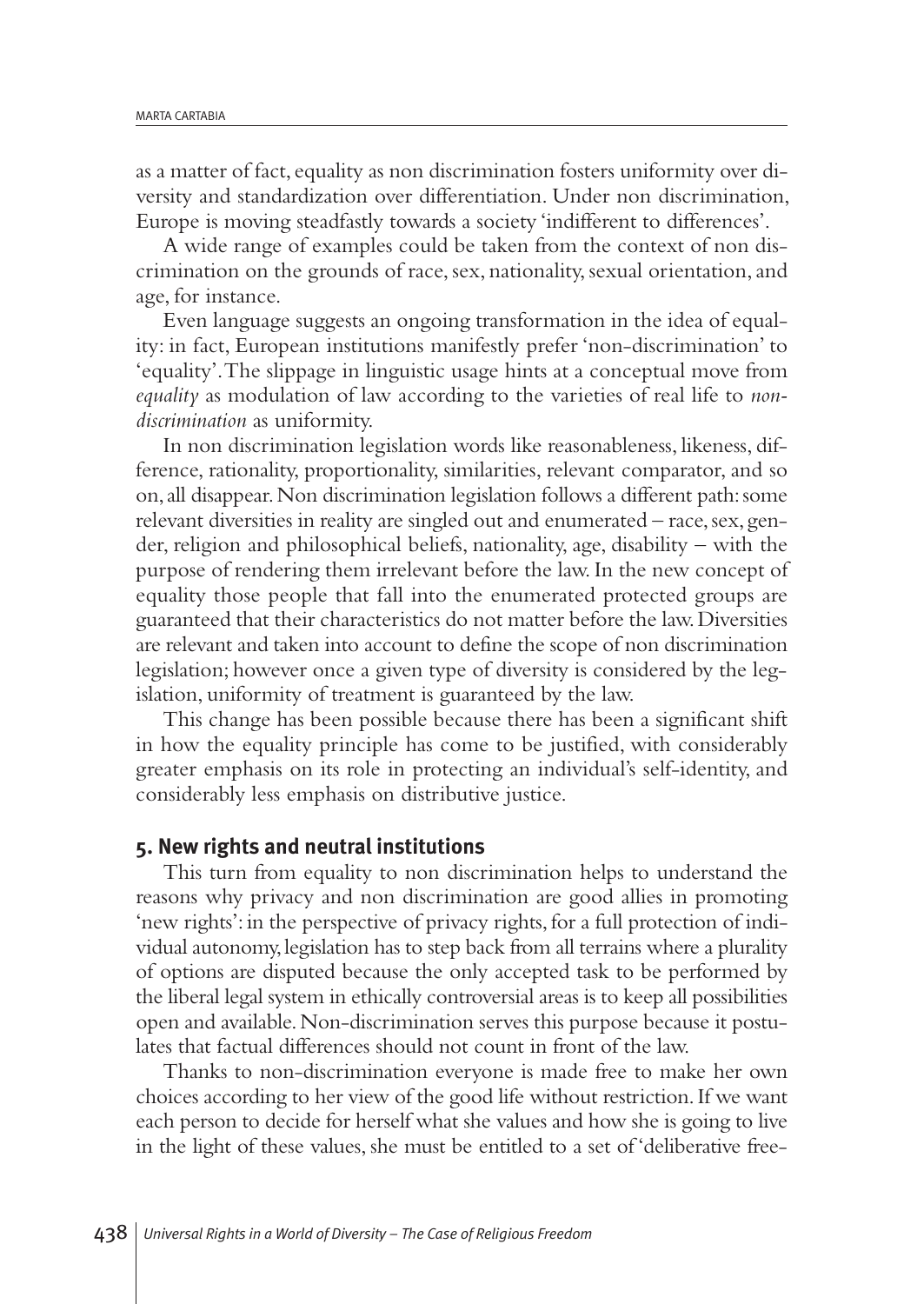doms', allowing her to live following her personal preferences. Non-discrimination is a preeminent tool for the securing of those deliberative freedoms: when non-discrimination is respected everybody can freely engage in (or accede to) one of the options available regardless of colour,sex,race,age or other preferences. <sup>20</sup> Non-discrimination is essential to the liberal project, because it urges the legal system to remove all hindrances to free choice on account of race, religion, sex, gender, personal opinions or social conditions.

A good example to understand the effect of non discrimination on controversial issues is S.H. v. Austria, <sup>21</sup> a recent case regarding medically-assisted procreation decided by the European Court of Human Rights.Austrian legislation strictly regulates and almost bans heterologous fertilization and the plaintiffs contended that those limits violated their right to privacy and non discrimination (protected by art. 8 and 14 of the European Convention).The plaintiffs claimed that the decision of a couple to have, or not to have, a child is an expression of the right to privacy (art. 8) and that all limitations on the use of some types of artificial fertilization cause discrimination (art. 14) against couples suffering certain types of impediments to procreation. In the plaintiffs' reasoning, the right to privacy associated with the non-discrimination principle should lead to the removal of all legal barriers to techniques of artificial reproduction, with a view to free determination in reproductive rights being fully respected.

The European Court endorsed the claimants' approach and condemned Austria.The reasoning followed this line: if the right to privacy encompasses 'the right of a couple to conceive a child and to make use of medically assisted procreation for that end', then this right to have a child must be guaranteed without discrimination. In line with this conceptual framework all restrictions on the use of available techniques would exclude some couples from the opportunity of having a baby, deprive them of their 'right to a child', and ultimately amount to discrimination in breach of the European Convention.Accordingly,all technical devices should always be rendered available without limitation in order not to produce discriminatory effects.

<sup>20</sup> S.Moreau,*What is discrimination?,* in Philosophy and Public Affairs, 38, n° 2, 2010, 143-79, construing discrimination as a wrong akin to a tort,where the interest protected is precisely the personal capacity for deliberative freedoms.

<sup>21</sup> ECHR, Decision 1 Apr. 2010, n°. 57813/00, S.H.and others v. Austria.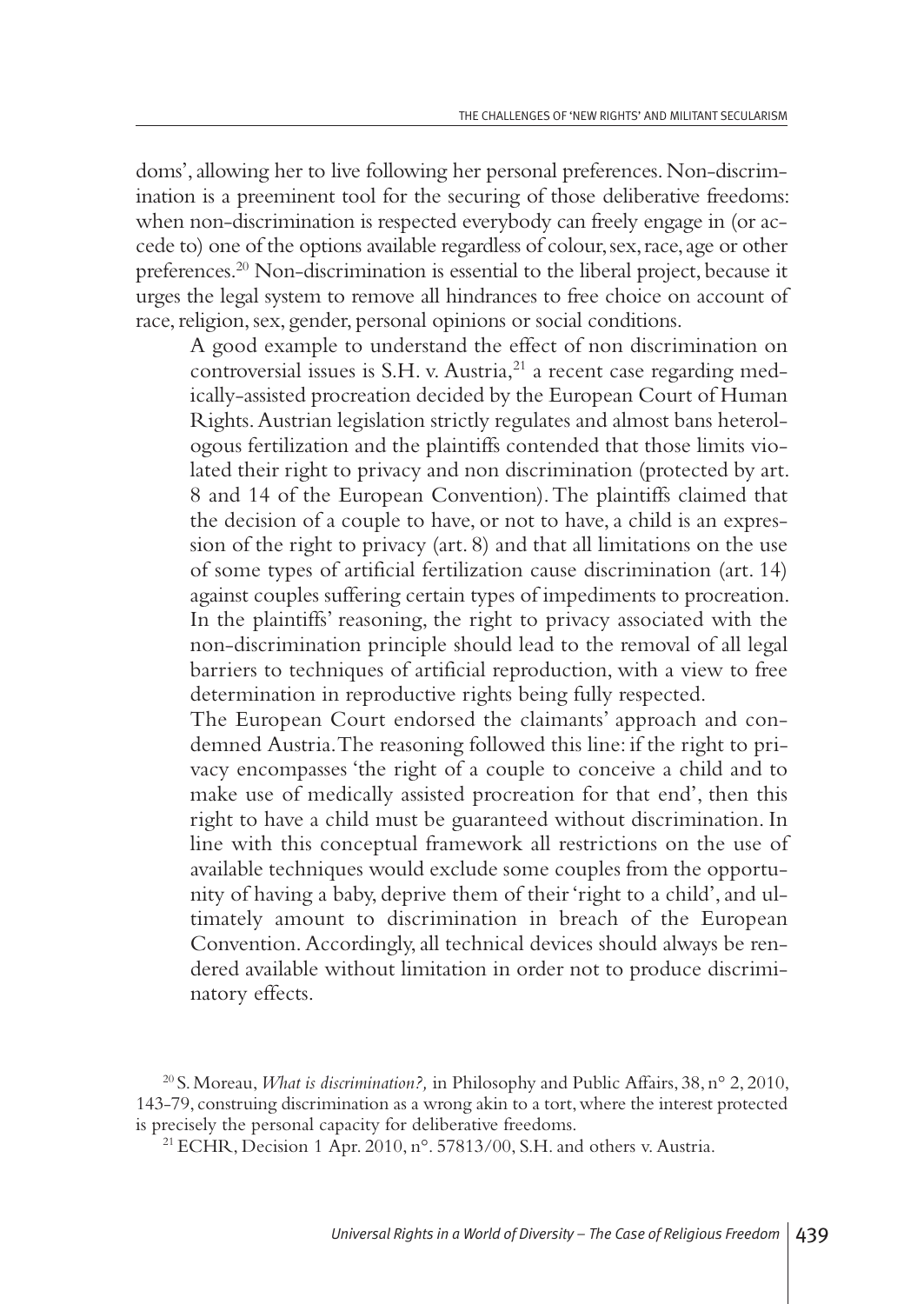The reasoning of the European Court departs from the traditional approach wherein the first step is to appreciate whether a national measure interferes with a right protected by the European Convention,and wherein later steps both involve discussion of whether such an interference might be justified by other general interests necessary to a democratic society and abide by the principle of proportionality. In this case, after the first step, the majority opinion shifted the reasoning towards the non-discrimination principle, which trumped all the other values and interests at stake, like protecting the biological identity of the baby, preventing the exploitation of women, banning selective and eugenic reproduction, for example.

When different views about the good life confront one another, non-discrimination smoothes the discussion. It provides uniform treatment, regardless of all differences,avoiding all judgmental stances in front of personal preferences.

After all, going back to the case on medical assisted fertilization,why should the right to have a baby be granted only to those couples that can overcome their problems by means of homologous fertilization? Why, on the contrary, should other partners be excluded from that right if they happen to need heterologous fertilization?

Non discrimination is a fundamental ally of privacy rights, because it fosters uniformity of treatment, levelling all factual differences.

A legal system giving paramount value to freedom as individual autonomy is bound to appear indifferent to all options at stake. Non discrimination is functional to individual autonomy precisely because it provides a supposedly 'neutral'framework wherein all personal preferences are equally permitted and the personal autonomous choices of the individual are equally secured.

The interaction between non-discrimination and freedom of choice cultivates the ambition of squaring the circle in protecting diversity without inequality: differences in reality should simply not count in the legal realm. Seen through the lens of non-discrimination all differences become indifferent to the law.In this perspective non-discrimination serves the aspiration of liberal society to 'neutrality'. 22

Equality as non-discrimination furthers the liberal goals of state neutrality, individualism and promotion of autonomy, since it forbids public pref-

<sup>22</sup> M. Sandel, Democracy Discontent*,* in M. Sandel ed., *Justice – A Reader* (Oxford, 2007) 331, pointing out that the liberal self-image requires two basic features:an independent, autonomous, unencumbered self, and equal respect. Freedom as autonomy of choices,and equality as non discrimination.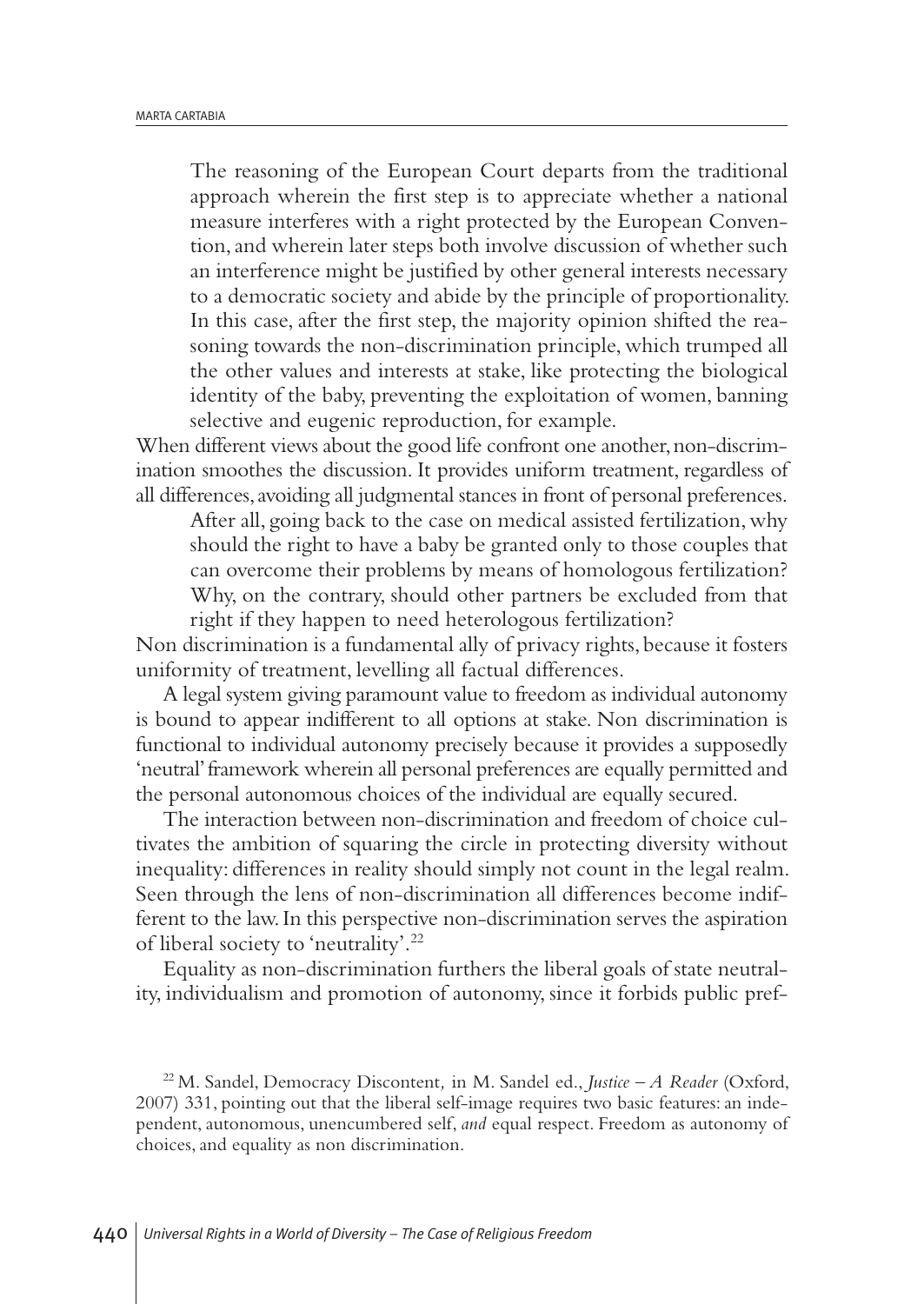erence being granted to any one group or any one conception of the 'good life'and requires that all individual preferences be treated alike.

In a way *autonomy* and *neutrality* are twin concepts, since the former defines an essential quality of the liberal individual while the latter describes a typical trait of liberal institutions.In between, *non discrimination* is the necessary bridge connecting the individual dimension and the institutional side of the liberal democracy.

Paradoxically, whereas in the  $20<sup>th</sup>$  century equality was the core value of social democracies and liberty the core value of the liberal democracies, so much so that liberty and equality were once considered competing or even antagonist values, in the current post-modern society freedom of choice – the contemporary version of liberty – and non-discrimination – the contemporary version of equality – have complementary effects, supporting one another.They both concur to model the institutions of the post-multicultural state as 'neutral institutions', blinded to all personal preferences, religious ones included.

#### **6. The myth of neutral institutions and secularism**

So far, our journey through the cultural backgrounds of new rights has shown three fundamental lemmas of the contemporary lexicon of rights: (i) privacy as freedom of choice; (ii) equality as non discrimination; (iii) neutrality as equidistance of legislation and institutions towards different ideas of a good life.

Going back to freedom of religion and to the relationship between State and religion, it is interesting to notice that the same three folded framework underpins the idea of the secular state, *à la française*. Interestingly, the fundamental ideas of the ideology of new rights perfectly mirror the basic assumption of French *laïcité*.

The opening remarks of the Stasi Report of 2003, <sup>23</sup> which eventually influenced the law on secularism in France, <sup>24</sup> read as follow:

La laïcité, pierre angulaire du pacte républicain, repose sur trois valeurs indissociables: liberté de conscience, égalité en droit des options spirituelles et religieuses, neutralité du pouvoir politique. La liberté de conscience permet à chaque citoyen de choisir sa vie spirituelle ou

<sup>23</sup>*Commission de reflexion sur l'application du principe de laïcité dans la République,*Rapport remis au Président de la République le 11 décembre 2003, in http://lesrapports.ladocumentationfrancaise.fr/BRP/034000725/0000.pdf.

<sup>24</sup> *Loi n° 2004-228 du 15 mars 2004 encadrant, en application du principe de laïcité, le port de signes ou de tenues manifestant une appartenance religieuse dans les écoles,collèges et lycées publics.*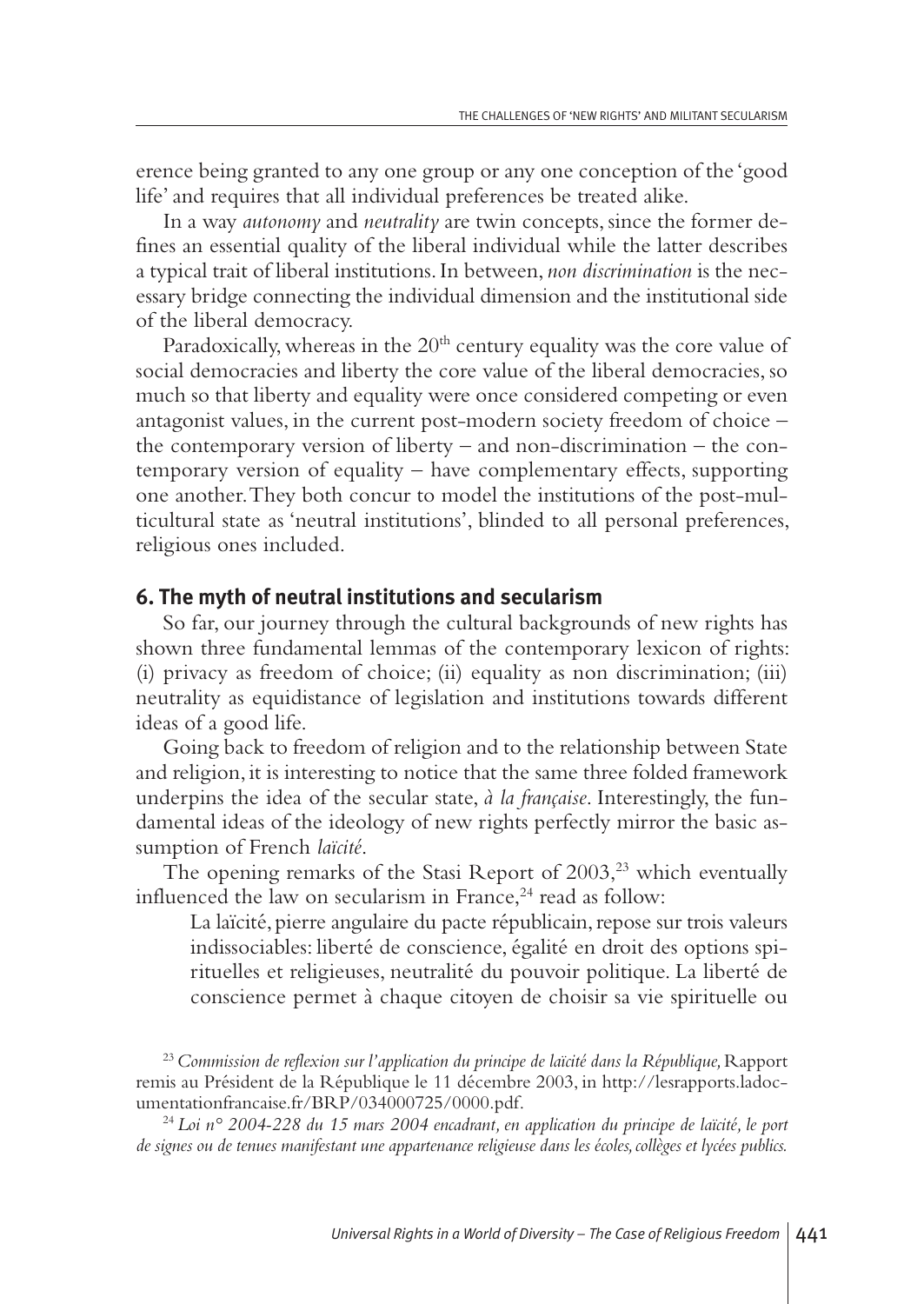religieuse. L'égalité en droit prohibe toute discrimination ou contrainte et l'Etat ne privilégie aucune option.Enfin le pouvoir politique reconnaît ses limites en s'abstenant de toute immixtion dans le domaine spirituel ou religieux. La laïcité traduit ainsi une conception du bien commun.Pour que chaque citoyen puisse se reconnaître dans la République, elle soustrait le pouvoir politique à l'influence dominante de toute option spirituelle ou religieuse, afin de pouvoir vivre ensemble. 25

In particular, if in the new rights discourse non discrimination and neutrality are seen as two sides of the same coin, likewise in the field of religious freedom, equality of all religious denominations and neutrality of the public institutions are considered as necessary to each other.

La neutralité de l'Etat est la première condition de la laïcité. ... Pour l'essentiel la neutralité de l'Etat a deux implications.

D'une part, neutralité et égalité vont de pair. Consacrée à l'article 2 de la Constitution la laïcité impose ainsi à la République d'assurer "l'égalité devant la loi de tous les citoyens sans distinction d'origine, de race ou de religion". Les usagers doivent être traités de la meme façon quelles que puissent être leurs croyances religieuses.

D'autre part, il faut que l'administration, soumise au pouvoir politique, donne non seulement toutes les garanties de la neutralité mais en présente aussi les apparences pour que l'usager ne puisse douter de sa neutralité. 26

To be sure, in the Report, it has been made clear that *laïcité* is a peculiar value of France, deriving from the national history of that country.The Report accounts for other experiences and shows respect for different options entrenched in the constitutional architectures of other countries regarding law and religion. Nevertheless, the French option for secularism has quickly crossed the national borders and is gradually displaying a subtle influence all over the continent. Secularism beckons the European institutions, first of all those which are vested of the power of interpreting the European Convention of Human Rights and through them also all the national institutions of the member states.

Apparently, the European countries found themselves unprepared to handle the new challenges brought about by a general secularization of the national population and by religious pluralism, resulting from the copious

<sup>25</sup> Commission Stasi Report cit., Preambule.

<sup>26</sup> Commission Stasi Report, cit., 2.2. Emphasis added.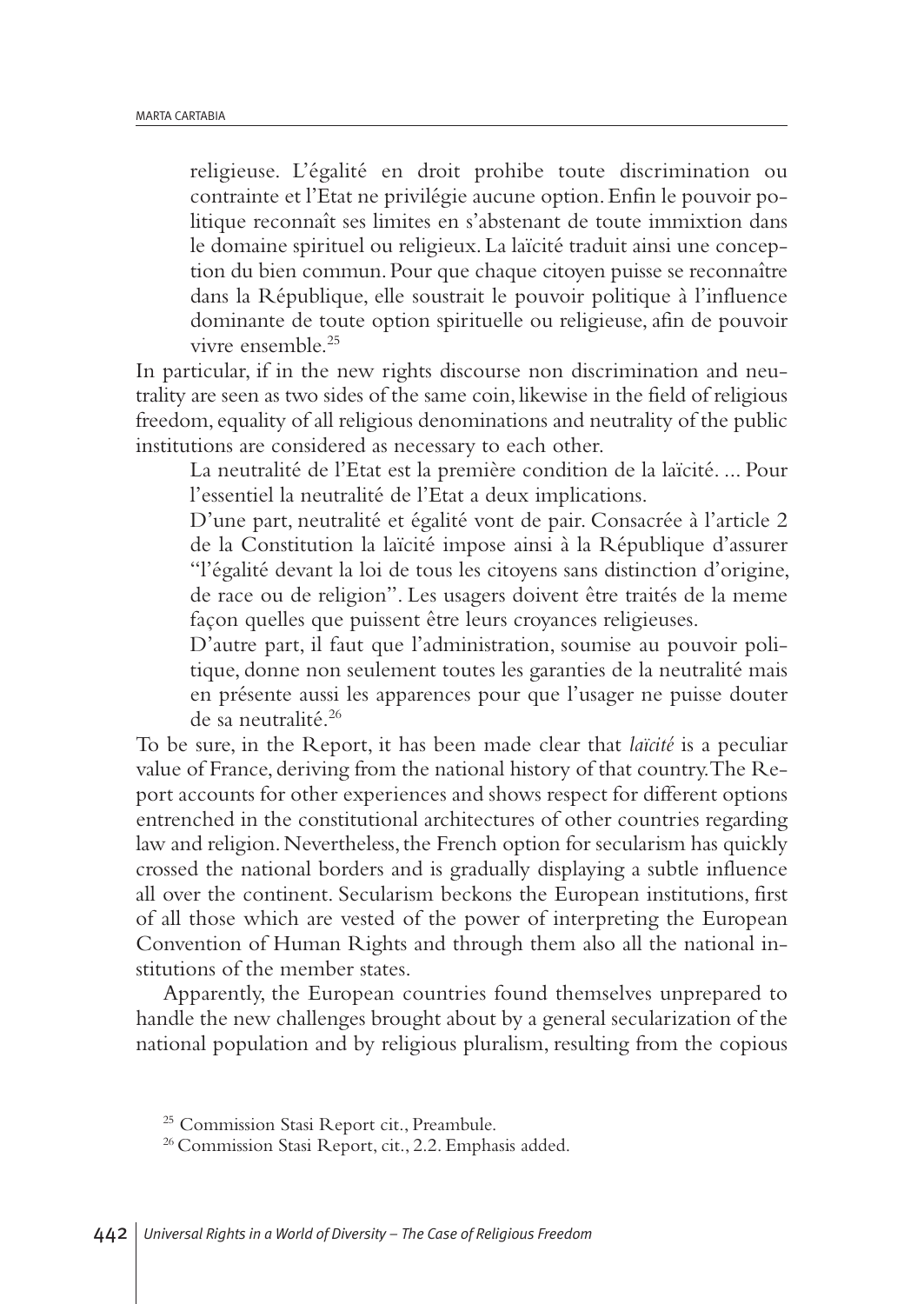flux of immigration of Islamic populations and from globalization. There are still a few enclaves of religious homogeneity, but generally speaking in the new geographical dimensions of the global world and in the new social fabric of multicultural societies, all religious traditions are in a minority position.

Built around the old idea of *cuius regio,eius religio,*many European countries used to have a dominant religion which was followed by the majority of the population – Anglican in the UK, Orthodox in Greece and in many East European Countries, Catholic in Spain and Italy, Protestant in many northern countries, etc. –.Consequently each State used to have a preferred relationship with one religious denomination, be it by means of established churches, or endorsed churches, or concordats. At the end of the 20<sup>th</sup> century, suddenly, any form of preferential treatment has been perceived unwarranted in societies where the social texture is made of religious pluralism and – even most important – of a diffuse secularization. 27What model could be more suitable to the new environment than the French version of the *laïcité?* At first glance, French *laïcité* proposes a neutral stance towards religion and for this reason offers an appropriate way out to the difficult question of defining the place of religion in post-modern pluralist societies.

The bewilderment caused by the social changes in the European context is clearly exemplified by the European Court of Human Rights case law on religious symbols.In these matters, the European Court has endorsed – until very recently – the French model of *laïcité*, banning the display of crosses and other religious symbols in public buildings and preventing the use of personal religious apparel in schools, universities and other institutional places. 28

In different situations, the European Court has repeatedly asserted that the presence of religious symbols in public buildings is incompatible with art. 9 of the European Convention of Human Rights, protecting freedom of religion.This jurisprudential trend started with the issue of *personal* religious dress codes and, ironically as it may be, the Court held that the protection of freedom of religion may require

<sup>27</sup> Secularism in the sense described by Ch.Taylor,*A SecularAge* (Harvard University Press, Cambridge Massachusetts and London England 2007) 14 ff, that religion has become one out of many option in western North Atlantic societies.

<sup>28</sup> At a careful reading of a case like ECHR, Arslan v. Turkey, 23 February 2010, n° 41135/98 it seems undisputable that religious symbols and clothes cannot be worn by public functionaries and that within public institutions restrictions to religious ornaments can always be applied.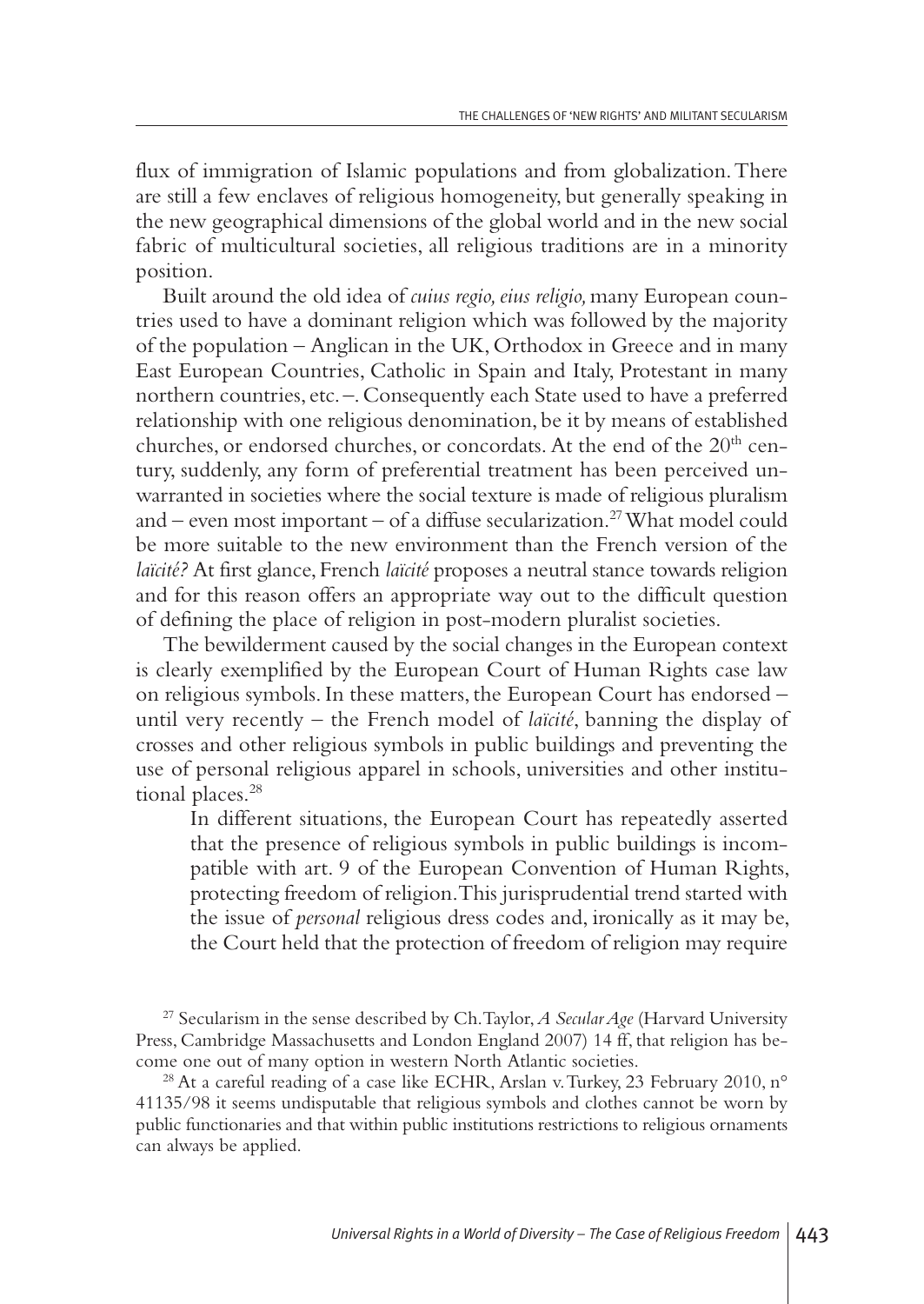the prohibition of wearing religious clothes – like the Islamic headscarf – or religious symbols – like necklaces with crosses – in public places.The first controversy on this matter was Dahlab, dated 200129 and it concerned a Swiss teacher, converted from Catholicism to Islam,who was prohibited to wear the Islamic headscarf when teaching in public schools, otherwise the 'denominational neutrality' of the State would be compromised, to the detriment of non believer pupils or pupils of a different faith.Then it was the turn of students wearing personal religious symbols: cases arose in Turkey – with Şahin of  $2005^{30}$  – and in France – with Dogru and Kervanci of  $2008^{31}$  – in which the Court showed a high degree of deference towards the national tradition of both Turkey and France, where the principle of secularism is deeply rooted in the national Constitution and explicitly considered compatible with the European Convention by the Court. For this reason the Court upheld the decisions of the national authorities to prevent some university students from keeping the Islamic headscarf on while attending classes or even while inside the University. Lastly came the case of the display of crucifixes in Italian schoolrooms: <sup>32</sup> initially the second section of the Court held that the presence of crucifixes infringed the freedom of religion of non believer students, because in a context – like the Italian one – where the great majority of the population show allegiance to one particular religion, the State has the duty to confessional neutrality, in order to keep equidistance from all religions. Then, a few weeks ago the Grand Chamber<sup>33</sup> reversed the judgment.

In this series of judgments there are a number of inconsistencies, starting, for example, with the variable use of the margin of appreciation doctrine,<sup>34</sup> because in some cases the European Court is very deferential to the national institutions, whereas in other cases it is more activist. Some arguments, however, recur in the European jurisprudence. First, the Court shows an insistent

<sup>29</sup> ECHR, Dahlab v. Switzerland, 15 February 2001, n° 42393/98

<sup>30</sup> ECHR, Leyla Şahin versus Turkey, 10 November 2005, n° 44774.

<sup>31</sup> ECHR, Dogru v. France, 4 December 2008, n° 27058/05; Kervanci v. France, 4 December 2008, n° 31645/04.

<sup>32</sup> ECHR, Lautsi v. Italy, 23 February 2010, n° 41135/98.

<sup>33</sup> ECHR, Lautsi v. Italy, 18 March 2011, n° 30814/06.

<sup>34</sup> It is worth remarking that in the Turkish and French cases on the Islamic headscarves the Court simply upheld the secularist choices made by the national institutions, whereas in the first Lautsi case concerning the crucifixes in the Italian schools the European Court reversed the position of the nationals judges.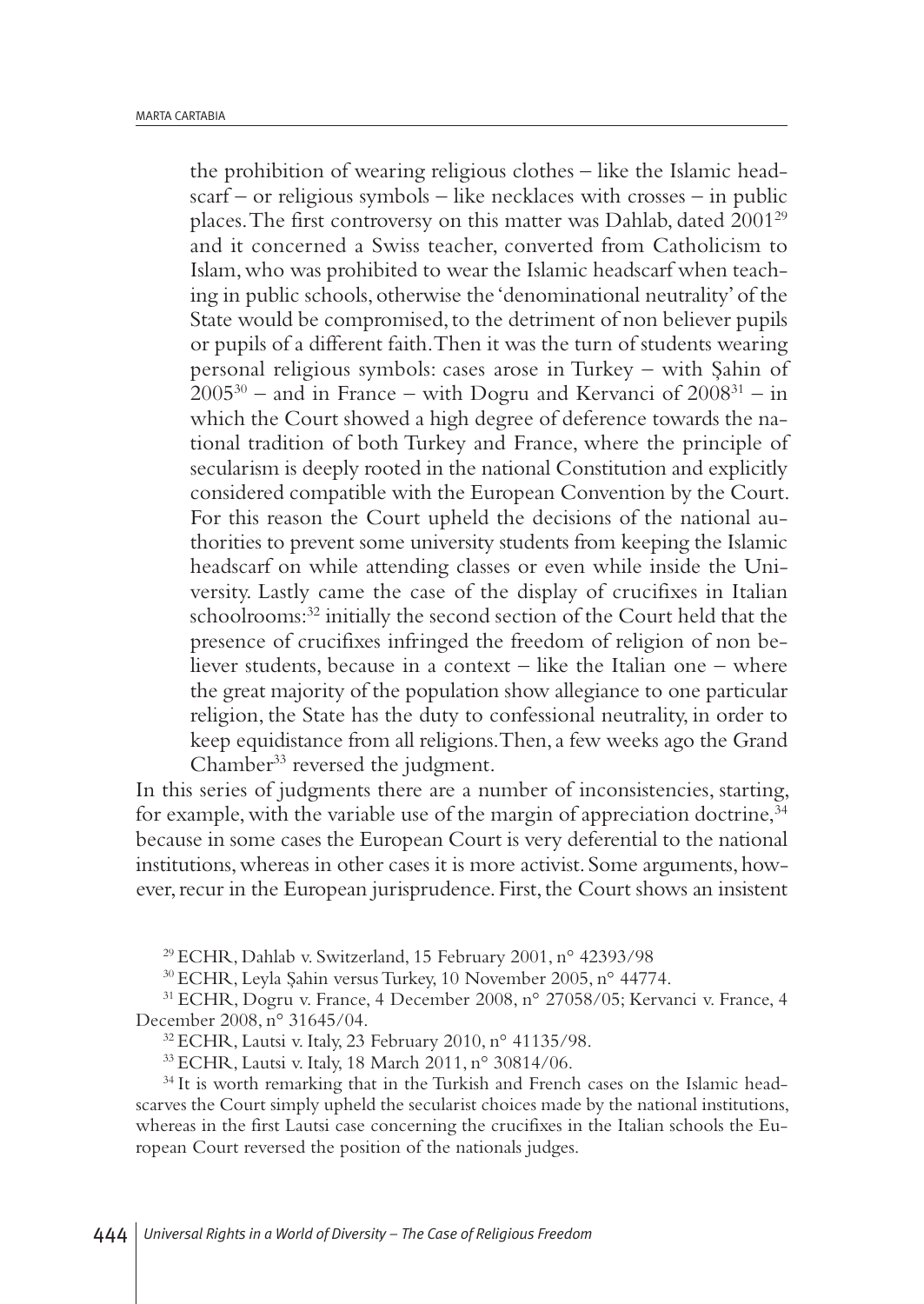concern for the position of individuals who do not follow the majority religion. Generally speaking, the position of the historical majoritarian religion is'suspect'and it is frequently submitted to restrictions in the name of freedom of religion. No doubt the historical presence of a dominant religious denomination in each European country makes the issue of the protection of religious minorities very sensitive. Second, it is often assumed that the only way for freedom of religion to be fully protected in a pluralistic context is to promote the neutrality of state institutions.The result is that in this case law, freedom of religion and neutrality of the state (and even freedom of religion and secularism) tend to overlap.

The seeds of this ambivalence was already planted in the first decision of the European Court of Human Rights on freedom of religion in 1993. 35 Ever since then an identical paragraph connecting democracy, religious pluralism and neutrality/secularism is often repeated in the European case law:

... in democratic societies, in which several religions coexist within one and the same population,it may be necessary to place restrictions on this freedom in order to reconcile the interests of the various groups and ensure that everyone's beliefs are respected. ...The Court has frequently emphasised the State's role as the neutral and impartial organiser of the exercise of various religions, faiths and beliefs, and stated that this role is conducive to public order, religious harmony and tolerance in a democratic society.

... the principle of secularism is certainly one of the fundamental principles of the State which are in harmony with the rule of law and respect for human rights and democracy.An attitude which fails to respect that principle will not necessarily be accepted as being covered by the freedom to manifest one's religion and will not enjoy the protection of Article 9 of the Convention. 36

There is a common assumption in European law as well as in the dominant culture that in a multicultural society the effective protection of freedom of religion requires strict State neutrality, hence secularism. Freedom of religion and secularism are often used as synonyms and the conceptual distinction be-

<sup>35</sup>This connection between freedom of religion and neutrality in Kokkinakis (1993) is correctly pointed out by N. Hatzis, Neutrality, Proselytism, and Religious Minorities at the European Court of Human Rights and the U.S. Supreme Court, in 49 Harvard *ILJ Online* 120 (2009).

<sup>36</sup> ECHR, Refah Partisi, n° 41340 to 41344/98, 13 February 2003, parr. 91 and 93. The same expression can be found in several decisions concerning freedom of religion starting with Kokkinakis.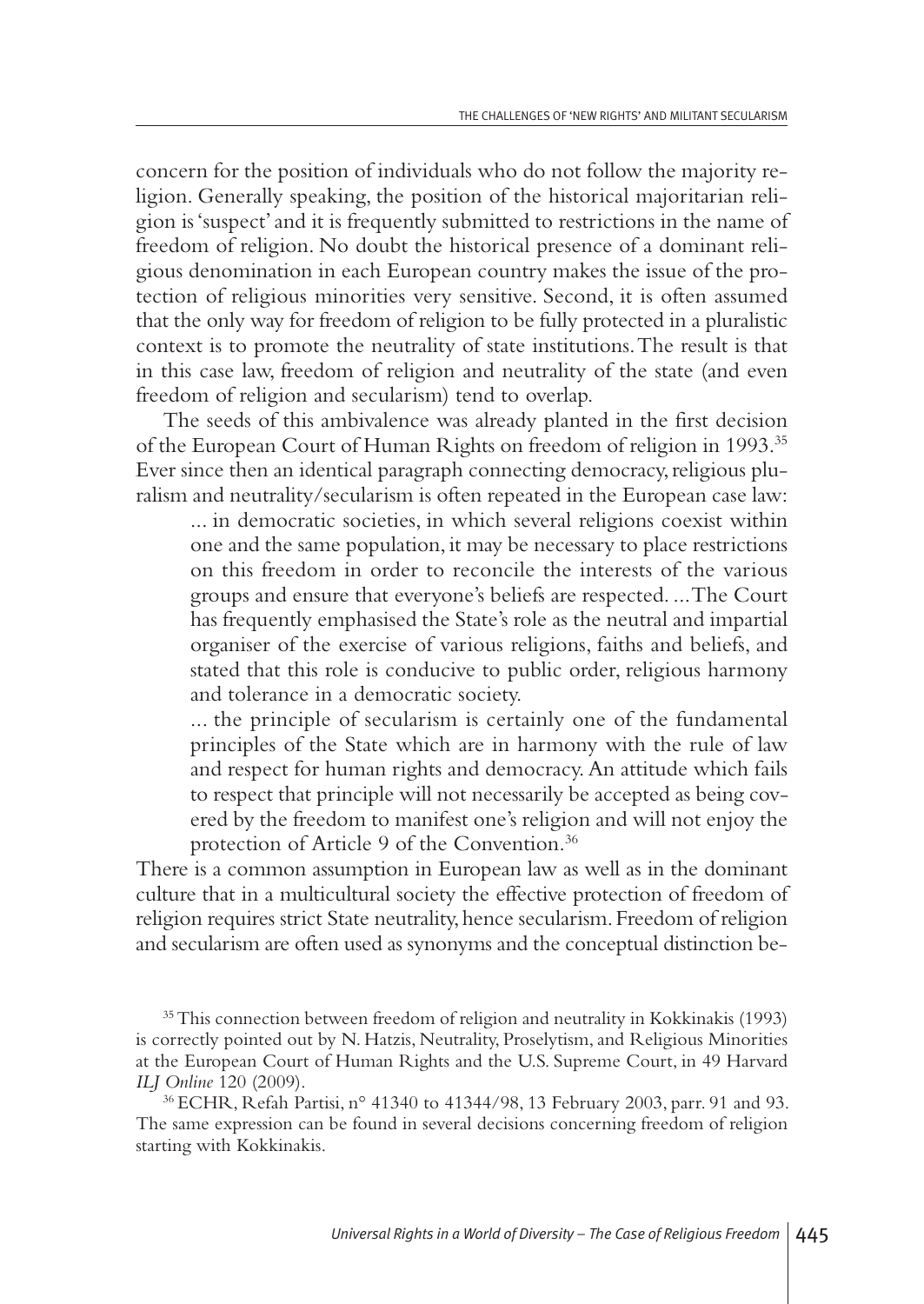tween the two of them blurs,so much so that even when the European Court has decided in favour of the presence of crucifixes in the Italian schoolroom, it could not help repeating the same conceptual framework that

'art. 9 of the Convention which guarantees freedom of thought, conscience and religion, including the freedom not to belong to a religion', ... imposes on Contracting States a 'duty of neutrality and impartiality'. 37

Secularism or laïcité are not even mentioned in the European Convention. However, according to a great part of the European culture, freedom of religion is not thinkable outside a secular framework.

### **7. Neutrality or neutralization of religion?**

Be as it may for the relationship between freedom of religion and secularism, the question arises whether 'neutral secularism' has proved to be the best institutional architecture to protect freedom of religion in multicultural societies.After all the value protected by the Convention,the Charter of fundamental rights of the European Union and by the national constitutions is freedom of religion, whereas secularism has only, if any,an instrumental value. Unlike the French constitution, where secularism is an entrenched principle, in the rest of the continent the final goal is the protection of freedom of religion,and the institutional arrangements between state and religion play a mere handmaiden role and should change according to their capacity to better protect freedom of religion.Whereas freedom of religion is a non-negotiable value, because it is entrenched in the very nature of human dignity, <sup>38</sup> the framework of the relationship between the distinct sphere of political power and religious institutions are susceptible to adaptation to different and changing historical contexts.Different countries with different traditions are likely to have different institutions in the sensitive area of religious freedom and a considerable range of church-state configurations may be consistent with genuine religious liberty.The institutional framework varies from place to place and over time. In this perspective, secularism is but one of the possible options to protect freedom of religion in a given context. Secularism is not a necessary condition for freedom of religion to be fully respected, nor is it always the optimal political option for religious freedom.In some cases it might also be detrimental to freedom of religion.We should keep in mind that freedom of religion is

<sup>37</sup> ECHR, Lautsi v. Italy, 30814/06, 18 March 2011, par. 60.

<sup>38</sup> *Dignitatis Humanae*, par. 2.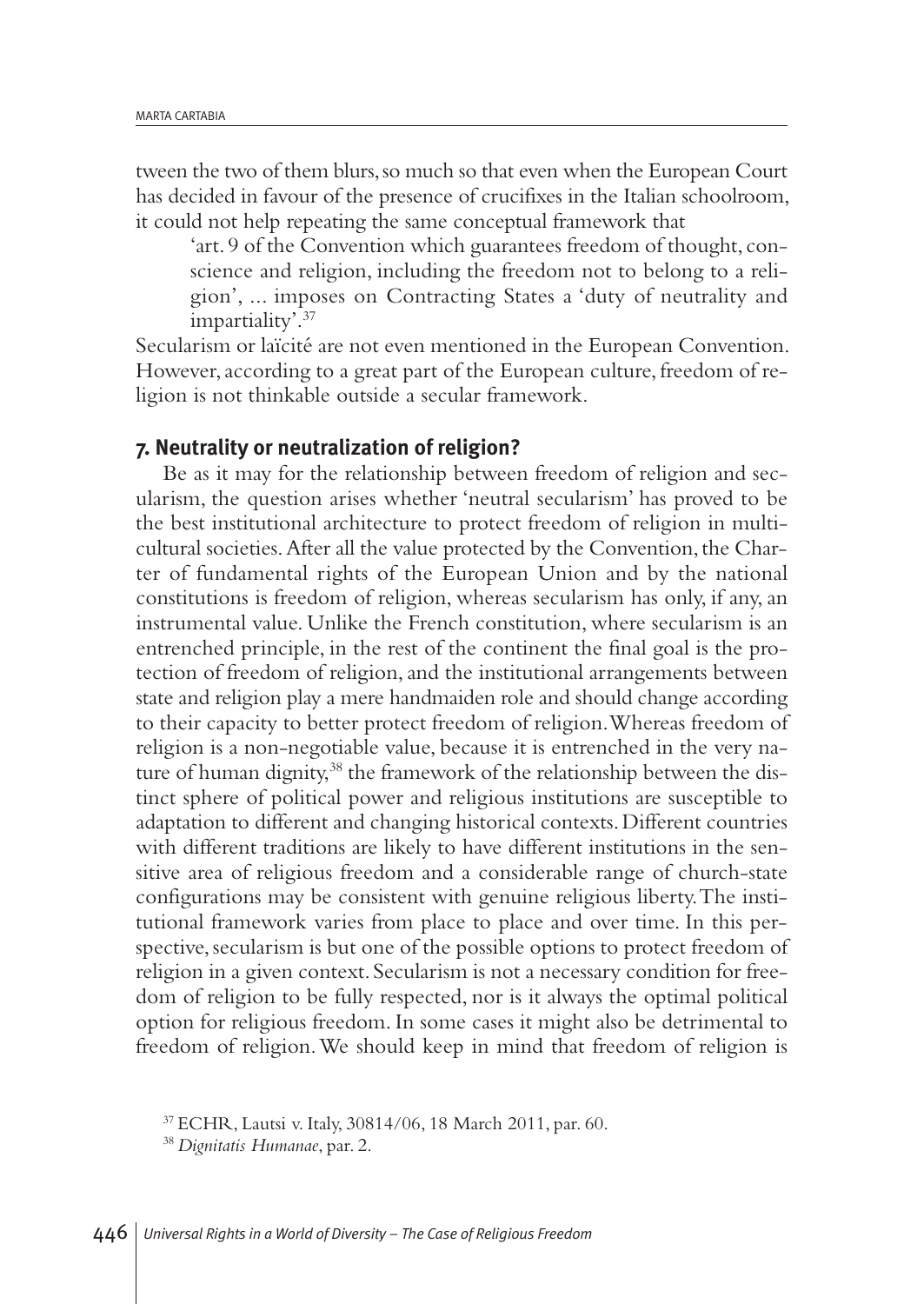the *telos* and the framework of the relationship between church and state is the tool. Consequently, the second should be shaped, and restlessly re-shaped and adapted, to social changes in order to preserve an integral freedom of religion, which is the fundamental value to be protected.

As has been demonstrated, <sup>39</sup> historical experience has shown that insistence on State blindness towards religious diversity easily slips into marginalization of religion. One cannot easily assume that the more strictly is applied the principle of state neutrality, the more religious liberty will be enhanced. On the contrary, at some point insistence on rigid neutrality creates insensitivity and even 'subtle hostility' to religion. 40

In fact, the problem with secular neutrality towards religions is that it is not a neutral principle, but rather a'neutralizing' one.

Although many variations of secularism have been articulated and in fact secularism is a polisemic word, in the legal practice secularism boils down to strict 'neutrality', leading to insensitivity  $-$  if not distrust  $-$  towards the religious fact.To be more precise, different models of secularism have been distinguished,and the strict French interpretation is, in theory, considered an extreme interpretation of an idea that is susceptible to a wide range of modulations. Some speak of a dichotomy between open and protected secularism, others of positive and negative secularism, others of formal and substantive neutrality, for example. <sup>41</sup> Secularism is nowadays a polisemic word, the content of which may be very diverse.In so far as it tends to draw a line of distinction between the political power and the sphere of religion, secularism is healthy<sup>42</sup> and necessary. The problem with the idea of secularism arises because in practice secularism tends to conflate in'neutrality'and when the model of 'neutral secularism' is followed, religion is always quarantined, marginalized or privatized. Strict neutrality is often presented as the rational,

<sup>39</sup> W. C. Durham Jr., Perspectives on Religious Liberty:a Comparative Framework, in J. D. van derVyver and J.Witte jr (eds), *Religious Human Rights in Global Perspectives* (Martinus Nijhoff Publisher, The Hague, Boston, London, 1996) 1-44, at 24.

<sup>40</sup> J. Finnis, Religion and State, in *The Collected Essays of John Finnis*, forthcoming OUP Oxford 2011, vol.V, ch. 4,at 97 demonstrates that freedom of religion as freedom from coercion and violence in religious matters does not imply state neutrality: the two ideas are conceptually distinct.

41A.Barbera,*I sei volti della laicità,* in www.forumcostituzionale.it;D. Laycock, Formal, Substantive and Disaggregated Neutrality towards Religion,39 *Depaul L.Rev.* 993 (1990).

<sup>42</sup> His Holiness Pope Benedict XVI has frequently referred to the necessity of a healthy and positive distinction between civil society and religion. See for an overview of all His intervention on this point G. Feliciani, *La laicità dello Stato negli insegnamenti di Benedetto XVI,* in www.statoechiese.it.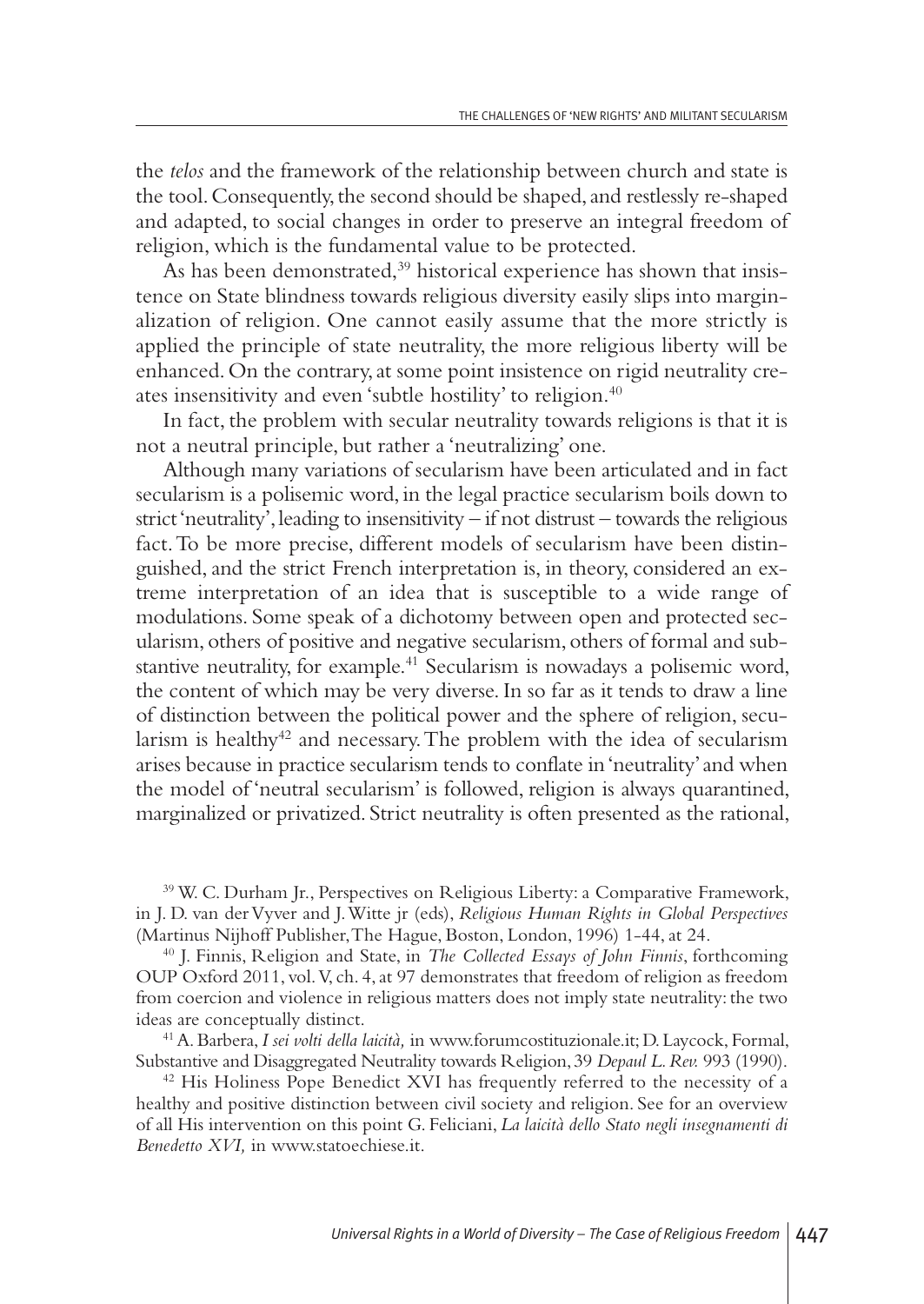scientific, enlightened position: a sort of common ground shared by all, religious or non religious people alike.But,if tested in historical experience,this enlightened secularism<sup>43</sup> has not proved to be scientific or neutral towards religions, but rather inimical to them, because it pretends to embody a rationalistic attitude to social life that contrasts with what is considered to be the 'irrationality' of the religious views.

Again the point had already been captured years ago: <sup>44</sup> under such a secularism...

...God is reduced to a more or less private option.He becomes a pathetic psychological consolation, or a museum piece. For a man who feels keenly the brevity of his life and the many tasks to be accomplished, such a God is not only useless, but even harmful: He is the 'opiate of the people'.A society informed by such a mindset may not be atheistic formally, but it is atheistic *de facto*.

In truth, such a God is not only useless, not only harmful; He is not even God. A God who does not pertain to human activity, to his construction, to his path towards human destiny, is at best a waste of time; and in the end, a god of this sort should be dispensed with, eliminated.The formula,'If God does exist,He doesn't matter', bears within itself the logical conclusion,'God does not exist'.

The real enemy of authentic religiosity, in my view, is not so much atheism as it is the secularism outlined above.If the sacred is irrelevant to the concrete domain of our daily efforts, then man's relationship with God is conceivable only as something totally subjective. Consequently, human reality is left to itself. Our problems and concerns are then at the mercy of sheerly human criteria, which, in practice, are readily subsumed by the powers that be.

In our postmodern societies, one can't help pointing out the fallacy of secular neutrality: in a world like the western one,where the deepest cleavages are between believers and non believers – and not, as it is often assumed, between believers of different faiths – state secularism means in fact an endorsement of one of the options at stake, <sup>45</sup> precisely the secular one.

<sup>43</sup> J. Davison Hunter, *CultureWars:The Struggle to Define America* (NewYork 1991).

<sup>44</sup> L. Giussani, *Religious awareness in modern man,* cit, ch. 3, p.

<sup>45</sup> See for example,W.Cole Durham and A.Dushku,Traditionalism, Secularism,and the Transformative Dimention of Religious Institutions,*BrighamYoung Law Review* (1993), 421, at 463; J.H.H.Weiler, *Un'Europa Cristiana* (Milano Rizzoli 2003) at. 82 ff and his hearing before the Grand Chamber in the Lautsi case, on 30 June 2010 available at http://cmiskp. echr.coe.int/tkp197/view.asp?action=html&documentId=870705&portal=hbkm&source=e xternalbydocnumber&table=F69A27FD8FB86142BF01C1166DEA39864.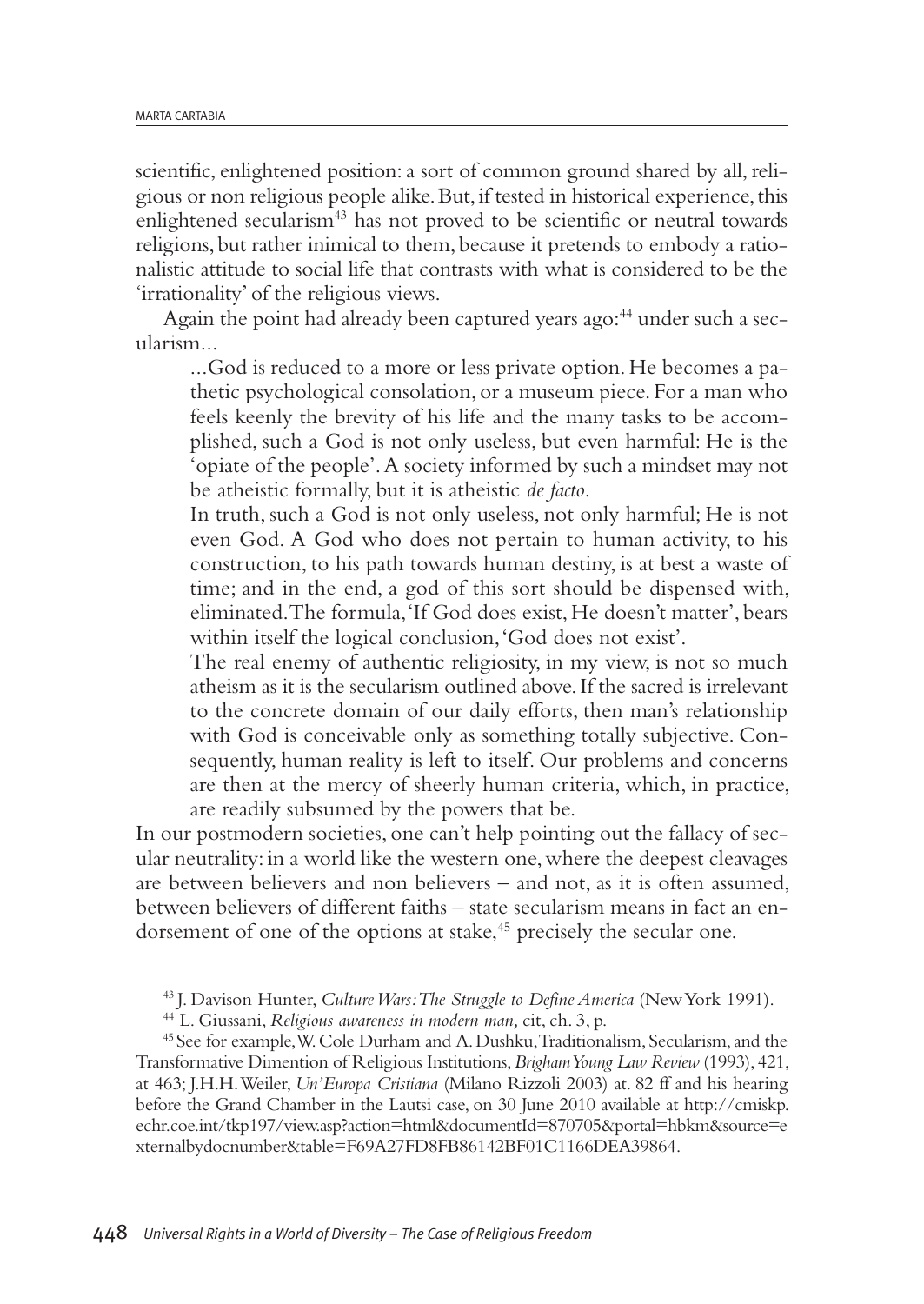The example of religious symbols is a telling one: religion is not forbidden, but its recognizable presence is forbidden in public spaces.However,a naked wall deprived of all symbols is not silent: it does take sides within competing visions of life. A State renouncing all religious symbols is no more impartial or neutral than a State that permits some specific symbols to be displayed.It suggests that a vision of life without God is the most respectable one. In the end, neutrality means privileging one vision of the world over other ones, pretending that this is neutrality.

Many other examples could be provided. Another terrain where marginalization of religion is becoming incontrovertible concerns religion classes in public schools.

In fact, the regulation of religion classes is following a trajectory, a kind of parabola, the starting point of which was the provision of mandatory classes of the majority religion in public schools; the intermediate step is the possibility of attending religious or ethical classes on a voluntary basis, 46 and the final end seems to be the abolition of all teaching concerning religion in European public schools.

The Grzelak case versus Poland is a good illustration of this trajectory. Nowadays, in Poland classes of religion are offered on demand. Parents or students can ask to be enrolled in a class of a religion that they prefer or a class of ethics.The classes of religious or ethical teaching are provided if a minimum number of students apply. So,religion is an optional subject and religion classes may refer to any religion or to ethics, depending on the students' preferences.The case of Grzelak concerned the problem of marks on official reports.The applicant complained that his report contained no mark corresponding to the line of religious teaching, because whereas he had requested a class of ethics, the school did not receive enough applications to provide the class. According to the plaintiff, in Poland, where the large majority of the population is Catholic, the absence of a mark for religious/ethics would be understood as an indication that he did not follow religious classes and consequently he was likely to be regarded as a person without religious beliefs.The Court held that'the absence of a mark for religious/ethics...amounted to a form of unwarranted stigmatization of the applicant' and issued a finding of violation of art. 9 on freedom of religion.

<sup>46</sup> This was the rationale in ECHR, Folgero v. Norway, 29 June 2007, n° 15472, requiring Norway to concede student a full exemption from the teaching of KRL – Christianity, religion and Philosophy.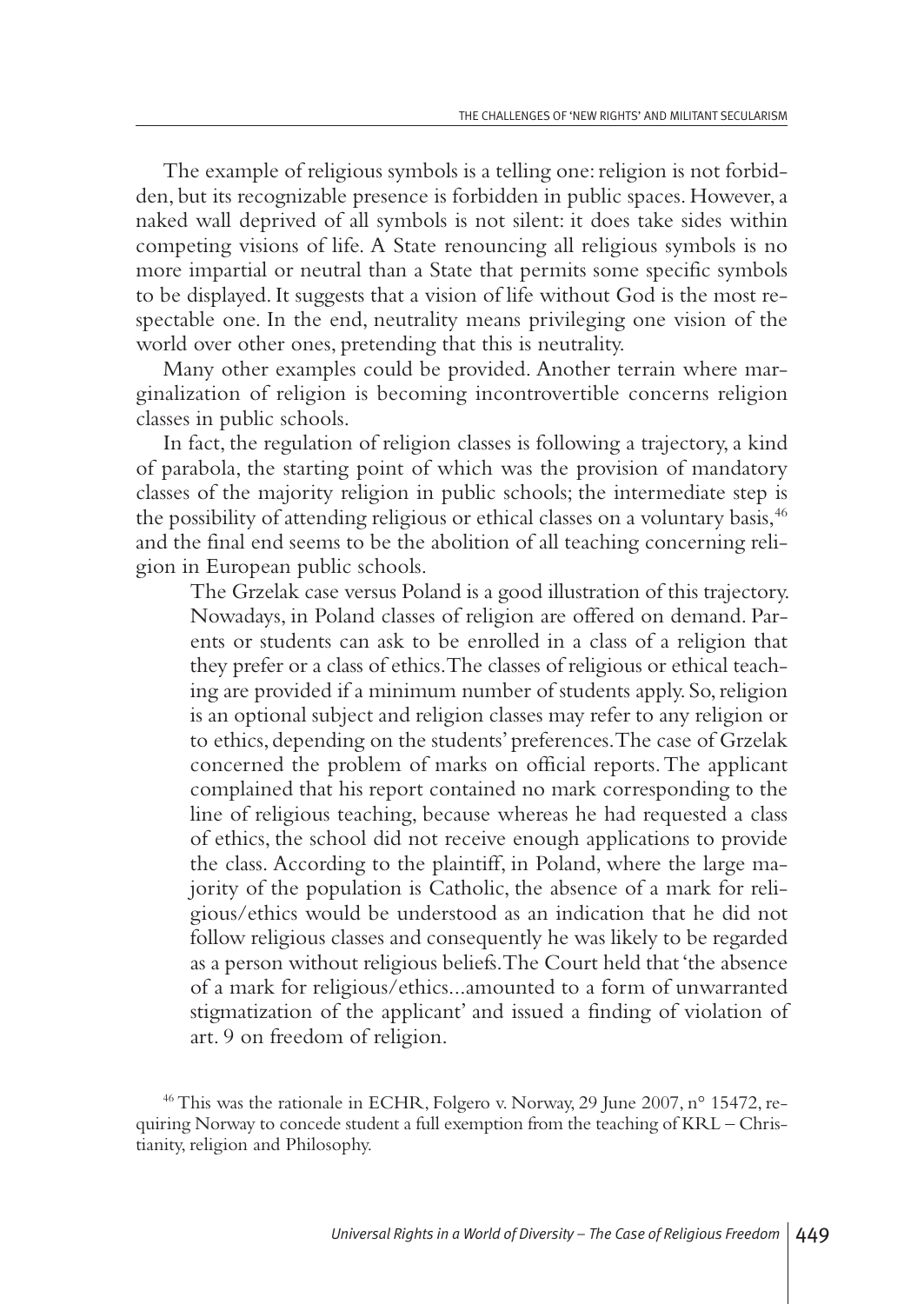So, what should Polish schools do in order to comply with the decision of the Court? In my opinion there is no way out.Either all public schools are obliged to organize all sorts of religious or agnostic ethical classes that are requested by every single student, despite costs and financial burdens, or religion classes are bound to be abolished. All things considered the second option is the more likely.

The evolution of freedom of religion in a secular neutral context leads to the disappearance of religion.

In fact, secularism is not neutral towards religion; it is rather a neutralizing element of the religious presence in the public space. Sooner or later, maybe through incremental steps, secularism becomes inimical to religion.It might seem a paradox; but it is a paradox demonstrated by historical experience.

This is even more evident in the European context, where state action is pervasive in all spheres of social life. European secularism is much more than American non establishment, because of the different conception of state-society underneath: <sup>47</sup> a typical expression of the continental cumbersome state  $-$  a legacy of the Leviathan and of the Hegelian state  $-$  European secularism is one of the faces of the 'pantheistic state'to recall a famous expression of fr. Luigi Sturzo, <sup>48</sup> the other being confessionalism:

Lo stato laico, per conquistare la sua completa autonomia da ogni altro potere, si è andato orientando sempre più verso una specie di 'confessionalismo' proprio, al quale la Chiesa serve secondo i casi di contrapposto o di presupposto, di termine di lotta ovvero di elemento costruttivo.

Where public regulation of social life is more pervasive, the secular stance of the public institutions reduces the space of religious liberty:the cases recalled in the opening pages of this presentation are clear examples of that. In those cases, a detailed regulation of non discrimination and a multiplication of individual rights come to clash with the spaces of religious liberty, imposing cumbersome constraints on religious schools and religious based charity providers, for example. A *prima facie* neutral regulation becomes in practice a hostile religious one.

The paradox is that in Europe secularism tends to generate a confessionalisation of the State, be it'secular confessionalism' or'religious confessionalism'. For this reason in the context of European secularism religion is gradually pushed back to the borders of social life, reduced to a private fact and above all reduced to a mere belief: one out of many beliefs that

<sup>47</sup> L. Diotallevi, *Una alternativa alla laicità* (Rubbettino, Soveria Mannelli, 2008); G. DallaTorre, *Le laicità e la laicità*, in F. D'Agostino (ed), *Laicità cristiana* (Milano, 2007),18.

<sup>48</sup> L. Sturzo, *Chiesa e Stato. Studio sociologico-storico* (Bologna, Zanichelli, 1958).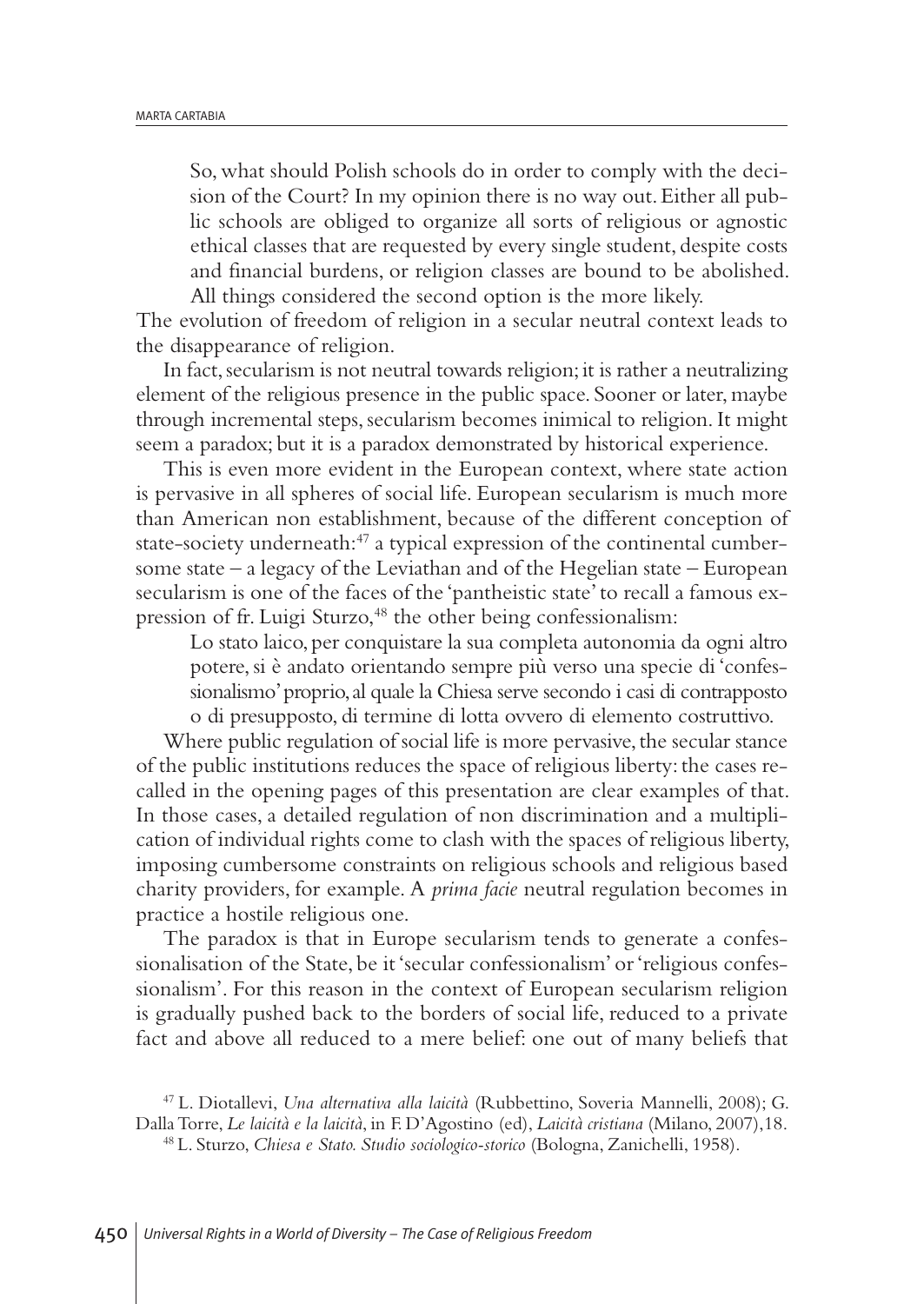belong to the private sphere of the individual. Privacy, neutrality, non discrimination impinge upon freedom of religion to the point of assimilating it to one of the new rights under privacy.

## **8. Second Lautsi and beyond**

The decision of the Grand Chamber on the crucifixes in Italian schools 49 brings a positive note to the grey landscape of freedom of religion in the secularist European context.

The message of the decision is clear: the presence of a religious symbol in a public building like a school does not necessarily infringe the freedom of religion of non believers nor that of other believers.This turn must not be underestimated: the European Court of Human Rights who in recent years has become famous all over the world for promoting French-style *laïcité* in public schools and public life, striking down Muslim headscarves and other religious symbols as contrary to the message of tolerance, respect for others, and equality and non-discrimination that a democratic society must maintain, in a case like *Lautsi* suggests a new policy that respects the rights of religious and secular groups alike to express their views, but allows governments to reflect democratically the traditional religious views of its majority. Freedom of religion does not necessarily require a 'wall of separation between church and State' – to recall a famous image of the US Supreme Court <sup>50</sup> – and we could add, neither does it require a white and naked wall in public buildings.This position brings something new.

Similarly, it is no exaggeration to remark the reasonableness of the Court argument that the mere display of the crucifix is not capable of affecting religious liberty of students, and that gives a great relevance to the educational context of Italian schools: it is the concrete analysis of the factual context that shows elements like the openness of the scholastic environment to other religions, the absence of any form of indoctrination or coercion or proselytizing tendency and the critical method of teaching, that induce the Court to conclude that no infringements of the rights protected by the Convention occurred.The shift from a'Cartesian-like'syllogistic reasoning, to a broadened form of reasoning where context, facts, and experience have due place has made the difference.

<sup>49</sup> ECHR, Grand Chamber, 18 March 2011, Lautsi v. Italy, n° 30814/06.

<sup>50</sup> Everson v Board of Education 330 US 1 (1946). Starting from this decision the U.S. Supreme Court applied a strict Jeffersonian doctrine and dismantled the previous state legislation which instead endorsed a'mild' separation.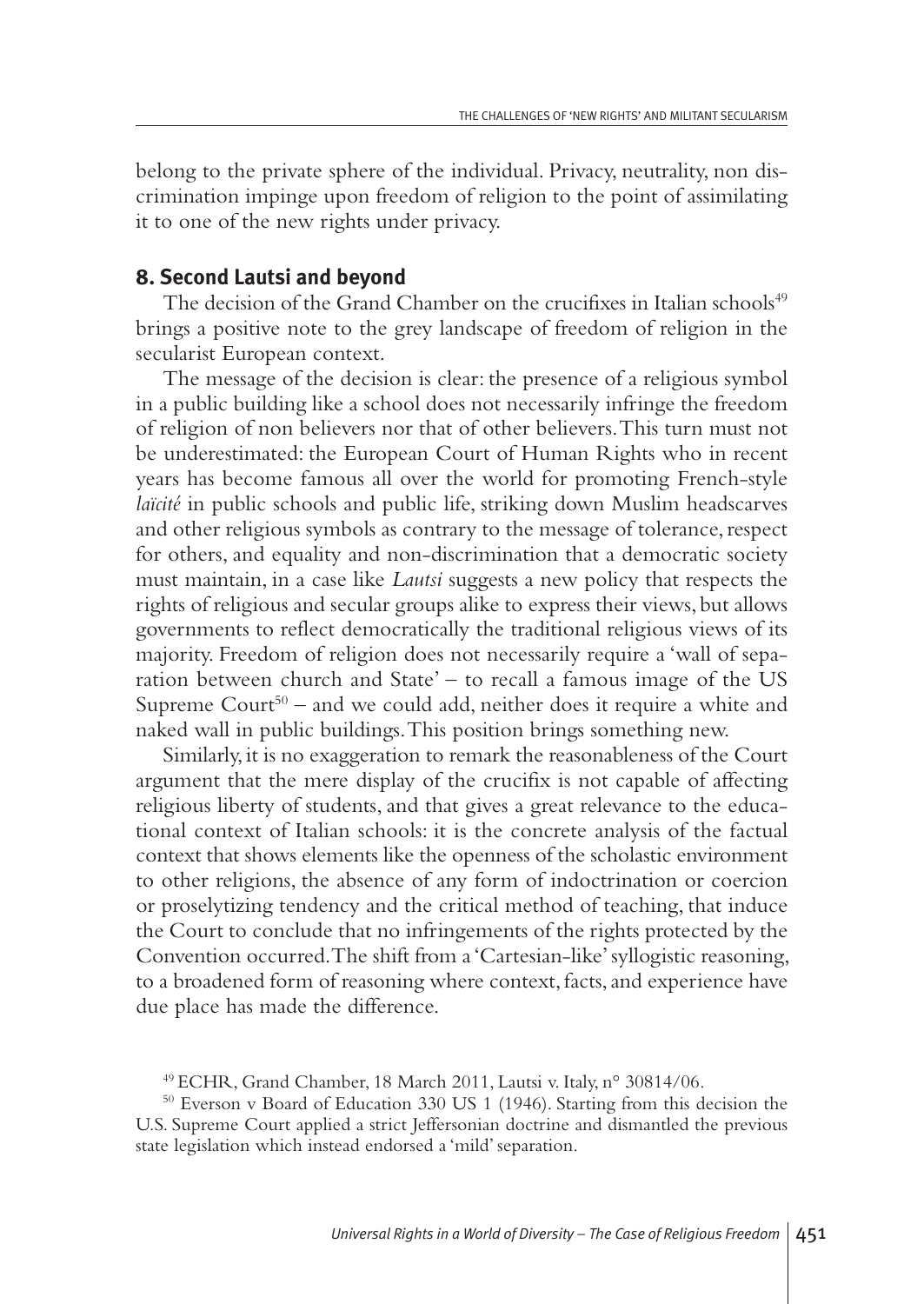Nevertheless, one cannot overlook that in the Court's reasoning oldfashioned elements of doctrine based on the idea of state neutrality occasionally emerge. In a way, the decision is important because it breaks the trend towards the identification of freedom of religion with state *laïcité*; but a new doctrine alternative to the old secularist interpretation of freedom of religion is still to be crafted.In fact, the decision of the Court was taken on the grounds of freedom of education (art. 2, Protocol n. 1 to the European Convention) rather than straightforwardly on the basis of freedom of religion (art. 9).This shift suggests that the Court has not been able to reverse the previous decision on the ground of freedom of religion:an alternative doctrine to *laïcité* is still missing.

Why is it so difficult to abandon secularism? I would like to highlight some cultural obstacles that make a re-conceptualization of freedom of religion difficult. Some of them come from the general legal doctrines and hamper the departure from the pivotal idea of neutrality: one of these is the reduction of equality to non discrimination, that cultivates the imperative of uniformity of treatment and neutrality of the State – as has been shown in the previous pages.Another is the reduction of religion to belief. Under the influence of the meta-value of privacy, religion is often reduced to its anemic ghost: it is treated as a simple matter of belief, thought, conscience and opinion and its capability of informing all aspects of human experience fades. Consequently, the specific characteristic of religion in social life are ignored.

In a more general sense, other obstacles derive from common bias against religions, like the shared idea that religions are inclined to violence, <sup>51</sup> both physical and moral violence, war and coercion; or the common opinion that religion belongs to the sphere of sentiment and irrationality<sup>52</sup> and in general is hardly compatible with the basic values of liberal democracies. 53

51This bias has been recently confuted byW. Cavanaugh, *The Myth of ReligiousViolence: Secular Ideology and the Roots of Modern Conflict* (OUP, Oxford 2009).

 $52$  Here one can't help cheering the insistence of the Holy Father about the mutual interdependence of faith and reason. Just to mention one of his most famous interventions on this issue, see Lecture of the Holy Father, Aula Magna of the University of Regensburg, 12 September 2006, Faith, Reason and the University Memories and Reflections.

<sup>53</sup> Mc Crudden, *Multiculturalism, Freedom of Religion, Equality and the British Constitution,* University of Oxford Legal Research Paper Series, n° 72/2010, describing a post relativistic approach to multicultural societies, where all cultures should respect some basic liberal values.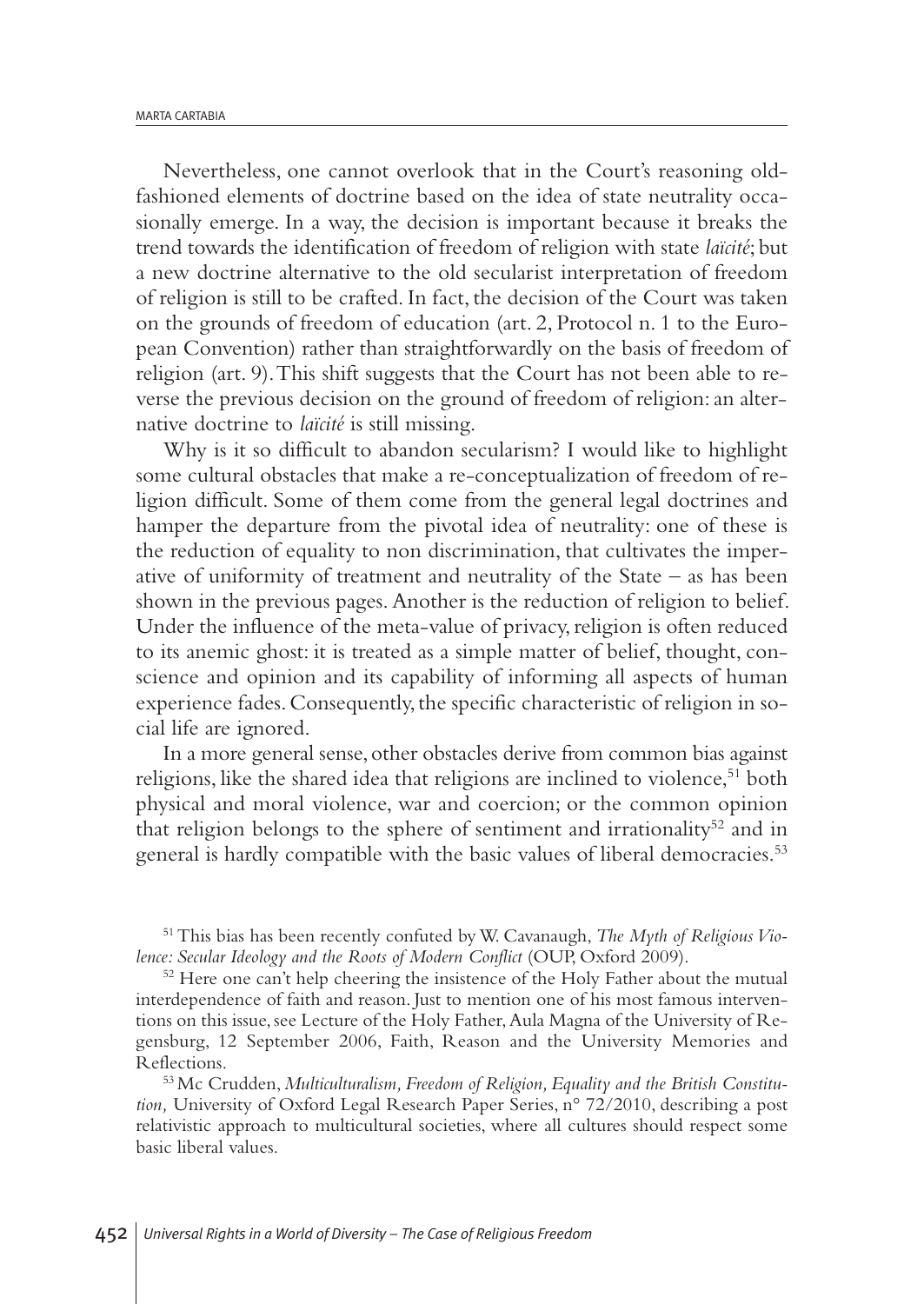All these,and many more factors cultivate distrust towards religion.And in a way secularism is the constitutional translation of distrust towards religion.

How to recover reciprocal trust, a benevolent attitude of State towards religion and above all a form of cooperation between State and Church, while preserving their autonomy and distinctiveness?

Overcoming the State distrust is crucial for the integrity of freedom of religion.As has been demonstrated, history shows that the best institutional regime for protecting freedom of religion is not secularism, but a model 54 based on a distinction of state and churches and yet retaining a benevolent attitude towards religion. A regime where religious peculiarities are not simply tolerated, but taken into consideration, accommodated, protected and supported, because they are valuable to the society.A regime where issues such as financial subsidies to churches, recognition of religion as part of the local and national culture, display of religious symbols, support to educational religious institutions and religious based charities, respect for dietary restrictions, holidays and all sort of special needs are taken into account by the state institutions.

Such a benevolent attitude and healthy cooperation between state and religion is a *conditio sine qua non* for freedom of religion.Better:it is a *conditio sine qua non* for freedom of public religion. <sup>55</sup> But such an approach can only ripen if religion is perceived as an essential ingredient for social flourishing. As some important social studies <sup>56</sup> show,it is necessary to prove that religion is crucial to thriving societies and peace and to human flourishing. Put slightly differently,a *favor religionis* can develop if 'religion is not a problem to be solved but a resource' – as Pope Benedict XVI said in Westminister Hall to the British leaders. 57

Here a concurring responsibility is required.

On the one hand,a new understanding of the relationship between the state and religion is to be discussed and considered on the part of public institutions and legislatures.The social challenges of multi-religious societies call for a new sympathetic gaze towards religious realities. After all, many voices are saying that without religion in the public space, social life is impoverished.

<sup>57</sup> Pope Benedict's address to Politicians,Diplomats,Academics and Business Leaders Westminster Hall, City ofWestminster, Friday, 17 September 2010.

<sup>54</sup>W. C. Durham jr., *Perspectives on Religious Liberty: a Comparative Framework*, cit.

<sup>55</sup> J.Witte, *Freedom of Public Religion,* 32 Capital University Law Review 499 (2004).

<sup>56</sup> I refer to the contribution of A.D. Hertzke, *Religious Freedom in the World Today: Paradox and Promise*, pp. 108-133 of this book.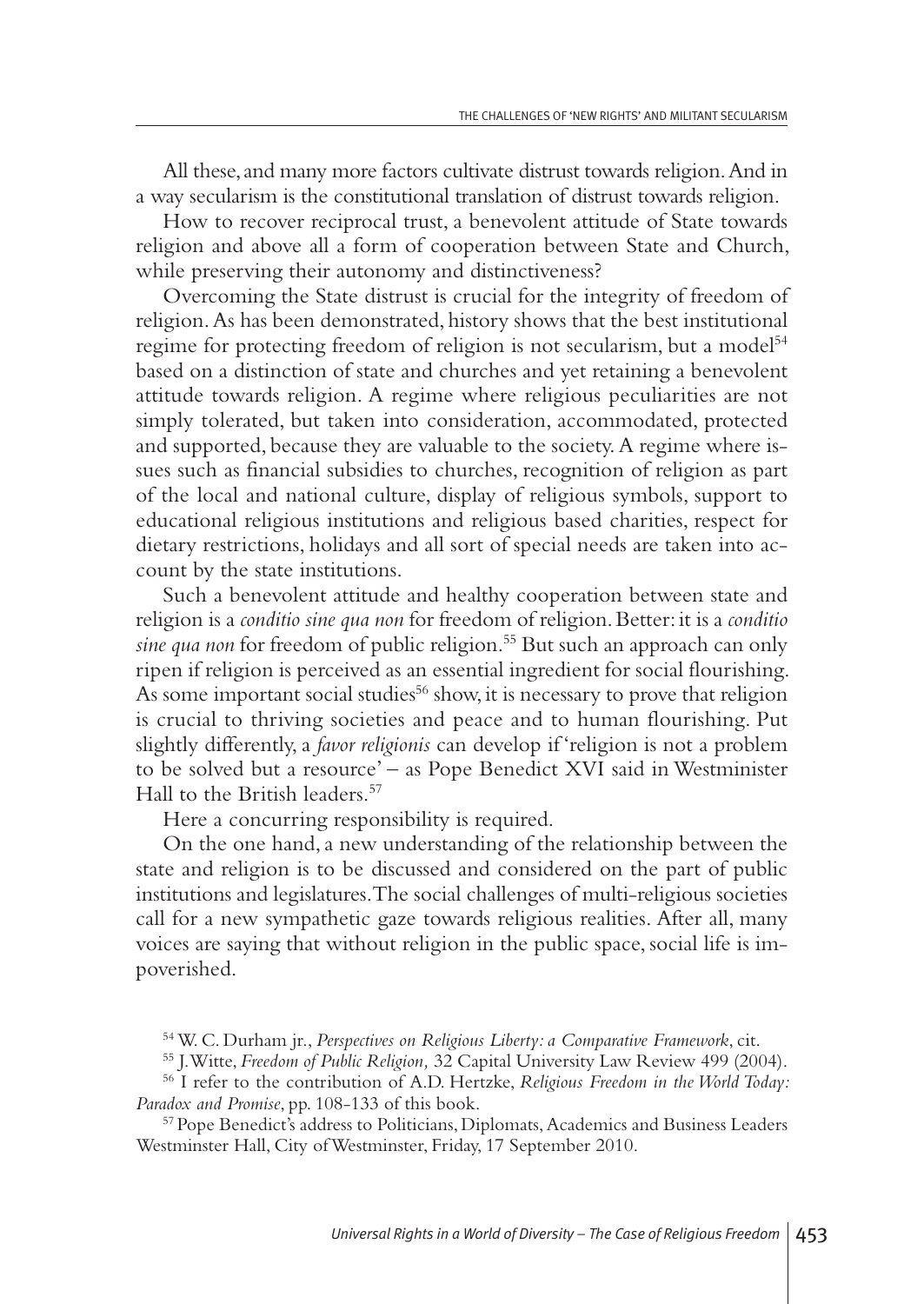On the other hand, a renewed self-understanding of religious life is equally necessary.Privatization of religion is not due only to bad legislation. As JosephWeiler said a few years ago, Christians in Europe are in a ghetto: but there are internal walls as well as external ones to this ghetto. Sometimes religious people lock themselves into private rooms, so that legislation reducing religion to private belief reflects a western style religiosity, strictly separated from other dimensions of life.

In western countries, the 'wall of separation' had been built and is firmly established; and paradoxically enough it has been established with the cooperation of Christians themselves.

Interestingly, this problem is not new and had already been pointed out since the *Pacem in terris*, in 1963:

It is no less clear that today, in traditionally Christian nations, secular institutions, although demonstrating a high degree of scientific and technical perfection,and efficiency in achieving their respective ends, not infrequently are but slightly affected by Christian motivation or inspiration.

It is beyond question that in the creation of those institutions many contributed and continue to contribute who were believed to be and who consider themselves Christians; and without doubt, in part at least, they were and are. How does one explain this? It is Our opinion that the explanation is to be found in an inconsistency in their minds between religious belief and their action in the temporal sphere.It is necessary, therefore, that their interior unity be reestablished, and that in their temporal activity Faith should be present as a beacon to give light, and Charity as a force to give life.

How can we overcome the distrust between state and religion and its constitutional codification, which is the 'neutral secularism'?

Once again Pope Benedict XVI has indicated the way. In the address at the *Collège des Bernadins* in 200858 he has shown the contribution of religion to public life. He did not simply state that religion is valuable for social life; he has shown the truth of this statement with the example of the spiritual, cultural, social and economic reconstruction of the European continent in the Middle Ages, which spread incrementally starting from the monasteries.

...amid the great cultural upheaval resulting from migrations of peoples and the emerging new political configurations, the monasteries

<sup>58</sup> Meeting with representatives from the world of culture, address of His Holiness Benedict XVI, Collège des Bernardins, Friday 12 September 2008.